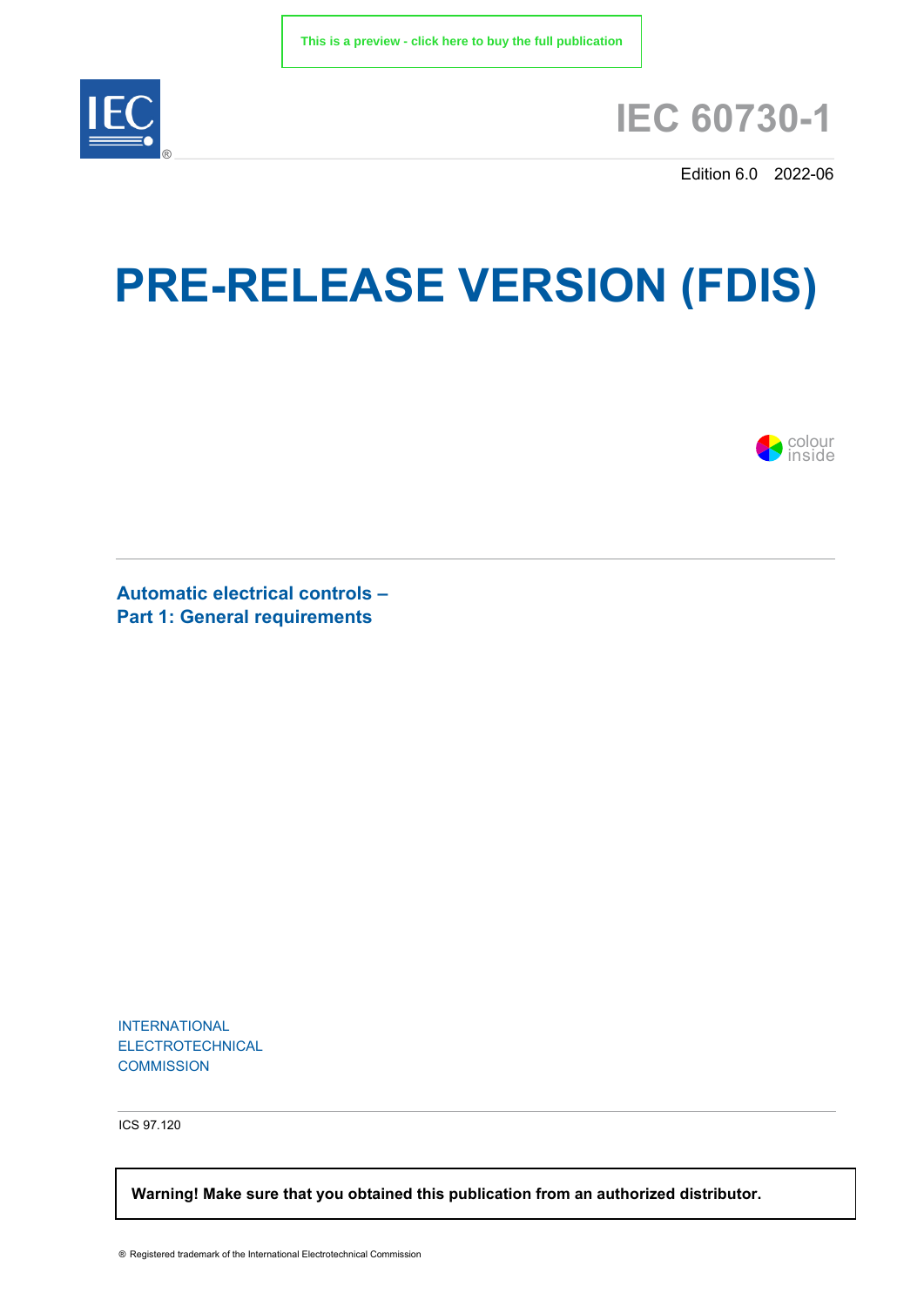

## **72/1307/FDIS**

#### FINAL DRAFT INTERNATIONAL STANDARD (FDIS)

| <b>PROJECT NUMBER:</b>       |                          |
|------------------------------|--------------------------|
| <b>IEC 60730-1 ED6</b>       |                          |
|                              |                          |
| DATE OF CIRCULATION:         | CLOSING DATE FOR VOTING: |
| 2022-06-10                   | 2022-07-22               |
| <b>SUPERSEDES DOCUMENTS:</b> |                          |
|                              |                          |

**72/1249/CDV, 72/1272A/RVC**

| <b>IEC TC 72: AUTOMATIC ELECTRICAL CONTROLS</b>                                                                                                                                |                    |                                                  |                    |
|--------------------------------------------------------------------------------------------------------------------------------------------------------------------------------|--------------------|--------------------------------------------------|--------------------|
| SECRETARIAT:                                                                                                                                                                   |                    | SECRETARY:                                       |                    |
| United States of America                                                                                                                                                       |                    | Mr Joseph Musso                                  |                    |
| OF INTEREST TO THE FOLLOWING COMMITTEES:                                                                                                                                       |                    | HORIZONTAL STANDARD:                             |                    |
| TC 23, SC 32C, TC 61                                                                                                                                                           |                    | □                                                |                    |
| FUNCTIONS CONCERNED:                                                                                                                                                           |                    |                                                  |                    |
| $\boxtimes$ EMC                                                                                                                                                                | <b>ENVIRONMENT</b> | QUALITY ASSURANCE                                | $\boxtimes$ Safety |
| $\boxtimes$ SUBMITTED FOR CENELEC PARALLEL VOTING                                                                                                                              |                    | <b>NOT SUBMITTED FOR CENELEC PARALLEL VOTING</b> |                    |
| <b>Attention IEC-CENELEC parallel voting</b>                                                                                                                                   |                    |                                                  |                    |
| The attention of IEC National Committees, members of<br>CENELEC, is drawn to the fact that this Final Draft<br>International Standard (FDIS) is submitted for parallel voting. |                    |                                                  |                    |
| The CENELEC members are invited to vote through the<br>CENELEC online voting system.                                                                                           |                    |                                                  |                    |

This document is a draft distributed for approval. It may not be referred to as an International Standard until published as such.

In addition to their evaluation as being acceptable for industrial, technological, commercial and user purposes, Final Draft International Standards may on occasion have to be considered in the light of their potential to become standards to which reference may be made in national regulations.

Recipients of this document are invited to submit, with their comments, notification of any relevant patent rights of which they are aware and to provide supporting documentation.

#### TITLE:

**Automatic electrical controls - Part 1: General requirements**

PROPOSED STABILITY DATE: 2024

NOTE FROM TC/SC OFFICERS:

This FDIS replaces 72/1306/FDIS with editorial updates made to Figure 2 and Figure O.1.

**Copyright © 2022 International Electrotechnical Commission, IEC**. All rights reserved. It is permitted to download this electronic file, to make a copy and to print out the content for the sole purpose of preparing National Committee positions. You may not copy or "mirror" the file or printed version of the document, or any part of it, for any other purpose without permission in writing from IEC.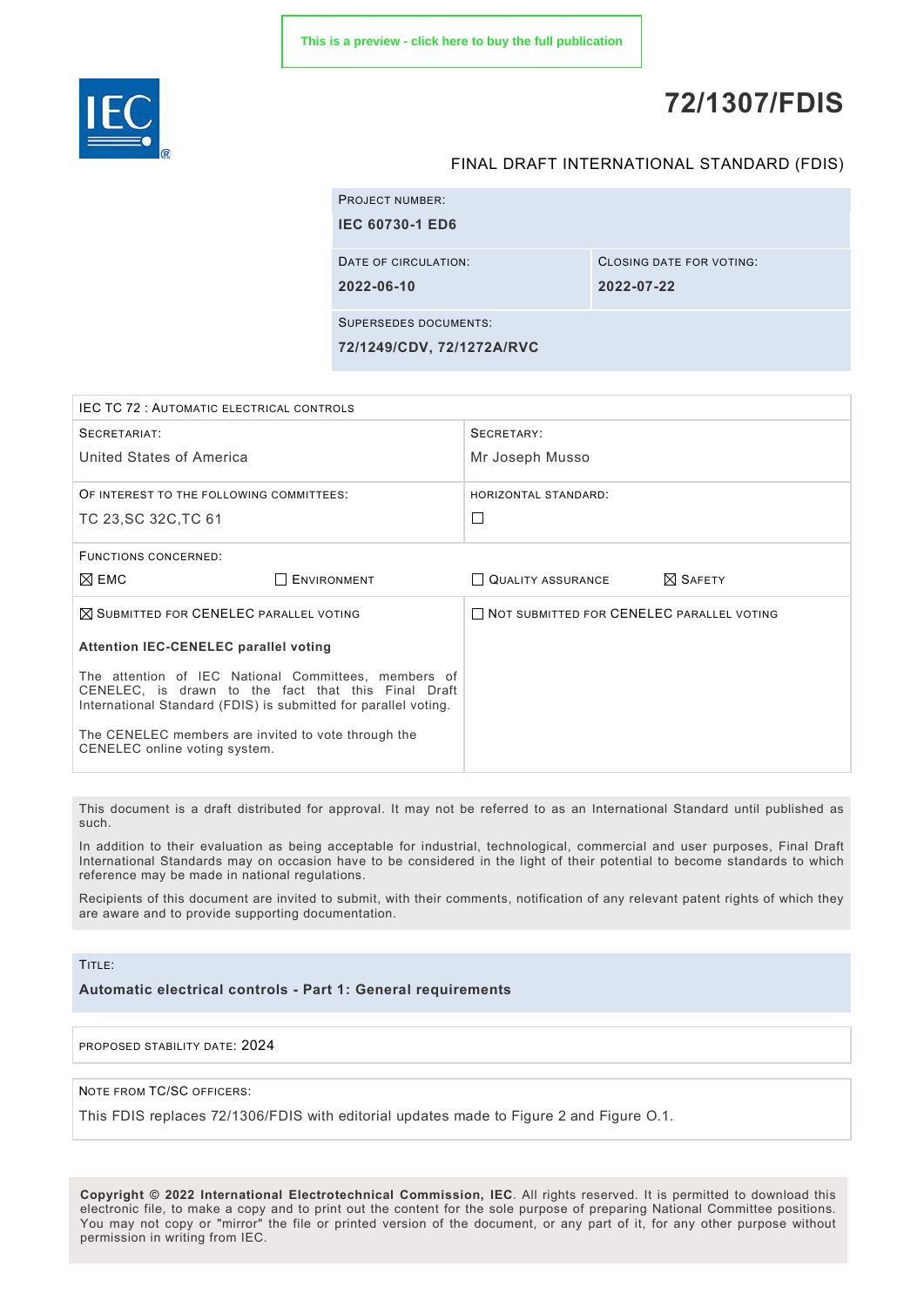– 2 – IEC FDIS 60730-1 © IEC 2022

### **CONTENTS**

| 1 |      |                                                                                     |  |
|---|------|-------------------------------------------------------------------------------------|--|
| 2 |      |                                                                                     |  |
| 3 |      |                                                                                     |  |
|   | 3.1  | Definitions relating to ratings, voltages, currents, frequencies, and wattages 19   |  |
|   | 3.2  |                                                                                     |  |
|   | 3.3  |                                                                                     |  |
|   | 3.4  |                                                                                     |  |
|   | 3.5  |                                                                                     |  |
|   | 3.6  |                                                                                     |  |
|   | 3.7  | Definitions relating to protection against electric shock and type of insulation 30 |  |
|   | 3.8  |                                                                                     |  |
|   | 3.9  | Definitions of types of terminals and terminations of controls 35                   |  |
|   | 3.10 |                                                                                     |  |
|   | 3.11 |                                                                                     |  |
|   | 3.12 | Definitions relating to the requirements for creepage distances and                 |  |
|   | 3.13 |                                                                                     |  |
|   | 3.14 |                                                                                     |  |
|   | 3.15 |                                                                                     |  |
|   | 3.16 | Definitions relating to the structure of controls using software41                  |  |
|   | 3.17 | Definitions relating to error avoidance in controls using software 41               |  |
|   | 3.18 | Definitions relating to fault/error control techniques for controls using           |  |
|   |      |                                                                                     |  |
|   | 3.19 | Definitions relating to memory tests for controls using software 41                 |  |
|   | 3.20 |                                                                                     |  |
|   | 3.21 |                                                                                     |  |
|   | 3.22 |                                                                                     |  |
|   | 3.23 |                                                                                     |  |
|   | 3.24 |                                                                                     |  |
| 4 |      |                                                                                     |  |
|   | 4.1  |                                                                                     |  |
|   | 4.2  |                                                                                     |  |
|   | 4.3  |                                                                                     |  |
| 5 |      |                                                                                     |  |
|   | 5.1  |                                                                                     |  |
|   | 5.2  |                                                                                     |  |
|   | 5.3  |                                                                                     |  |
|   | 5.4  |                                                                                     |  |
|   | 5.5  |                                                                                     |  |
| 6 |      |                                                                                     |  |
|   | 6.1  |                                                                                     |  |
|   | 6.2  |                                                                                     |  |
|   | 6.3  |                                                                                     |  |
|   | 6.4  |                                                                                     |  |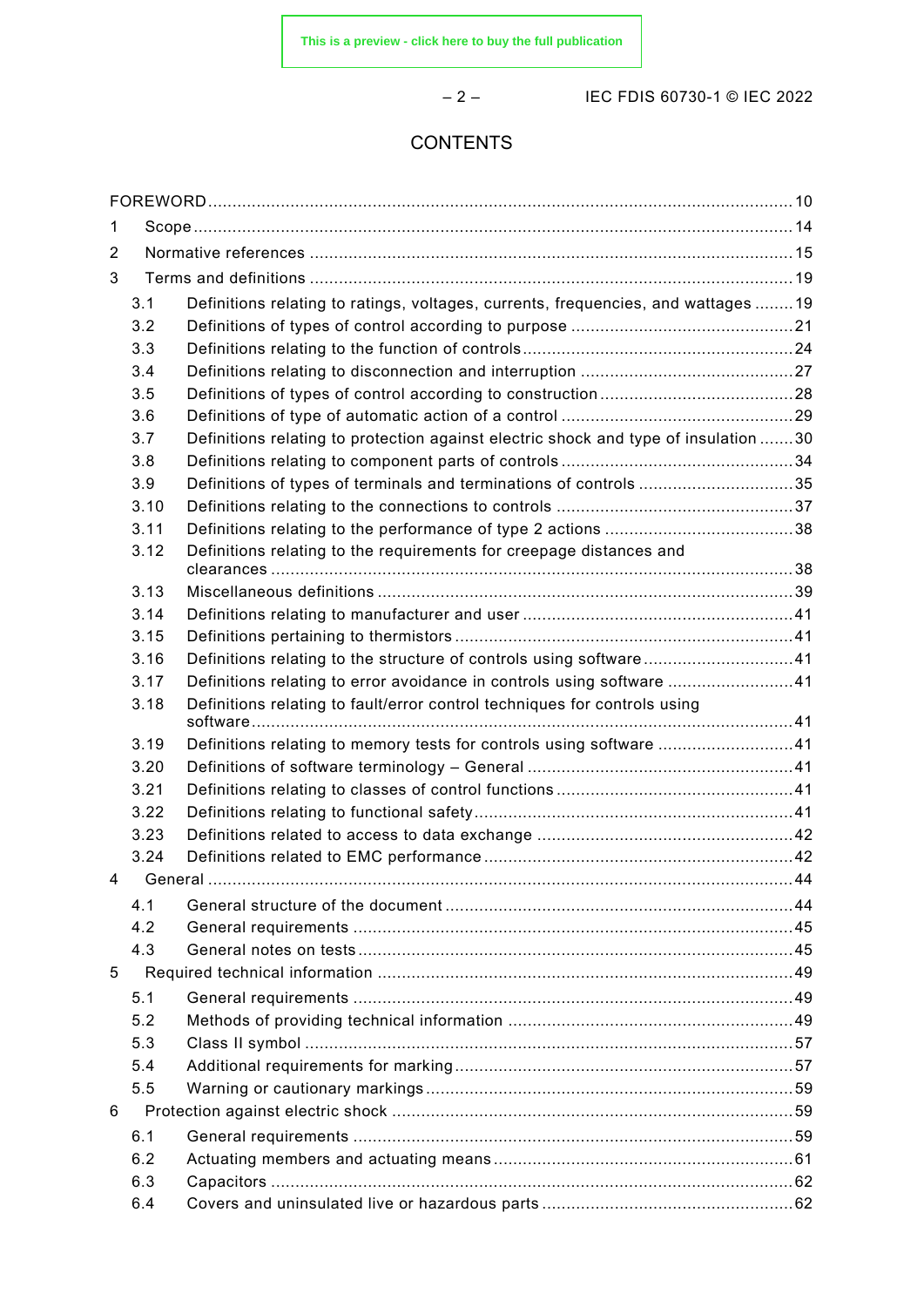$$
-\;3\;-\;
$$

|    | 6.5          | Battery operated controls provided with a user accessible mains supply input |  |
|----|--------------|------------------------------------------------------------------------------|--|
| 7  |              |                                                                              |  |
|    | 7.1          |                                                                              |  |
|    | 7.2          |                                                                              |  |
|    | 7.3          |                                                                              |  |
|    | 7.4          |                                                                              |  |
|    | 7.5          |                                                                              |  |
|    | 7.6          |                                                                              |  |
| 8  |              |                                                                              |  |
|    | 8.1          |                                                                              |  |
|    | 8.2          |                                                                              |  |
|    | 8.3          |                                                                              |  |
| 9  |              |                                                                              |  |
|    | 9.1          |                                                                              |  |
|    | 9.2          |                                                                              |  |
|    | 9.3          |                                                                              |  |
|    | 9.4          |                                                                              |  |
|    | 9.5          |                                                                              |  |
|    | 9.6          |                                                                              |  |
|    | 9.7          |                                                                              |  |
|    | 9.8          |                                                                              |  |
|    | 9.9          |                                                                              |  |
|    | 9.10         |                                                                              |  |
|    | 9.11         | Requirements during mounting, use, maintenance and servicing85               |  |
|    | 9.12         |                                                                              |  |
|    | 9.13         | Protective controls and components of protective control systems 90          |  |
|    |              |                                                                              |  |
|    |              |                                                                              |  |
|    | 10.1         |                                                                              |  |
|    | 10.2         | Current-carrying connections and connections providing protective earthing   |  |
| 11 |              | Creepage distances, clearances and distances through solid insulation95      |  |
|    | 11.1         |                                                                              |  |
|    | 11.2         |                                                                              |  |
|    | 11.3         |                                                                              |  |
|    | 11.4         |                                                                              |  |
|    |              |                                                                              |  |
|    | 12.1         |                                                                              |  |
|    | 12.2         |                                                                              |  |
|    |              |                                                                              |  |
|    | 12.3<br>12.4 |                                                                              |  |
|    |              |                                                                              |  |
|    | 12.5<br>12.6 |                                                                              |  |
|    | 12.7         |                                                                              |  |
|    | 12.8         |                                                                              |  |
|    |              |                                                                              |  |
|    |              |                                                                              |  |
|    | 13.1         |                                                                              |  |
|    | 13.2         |                                                                              |  |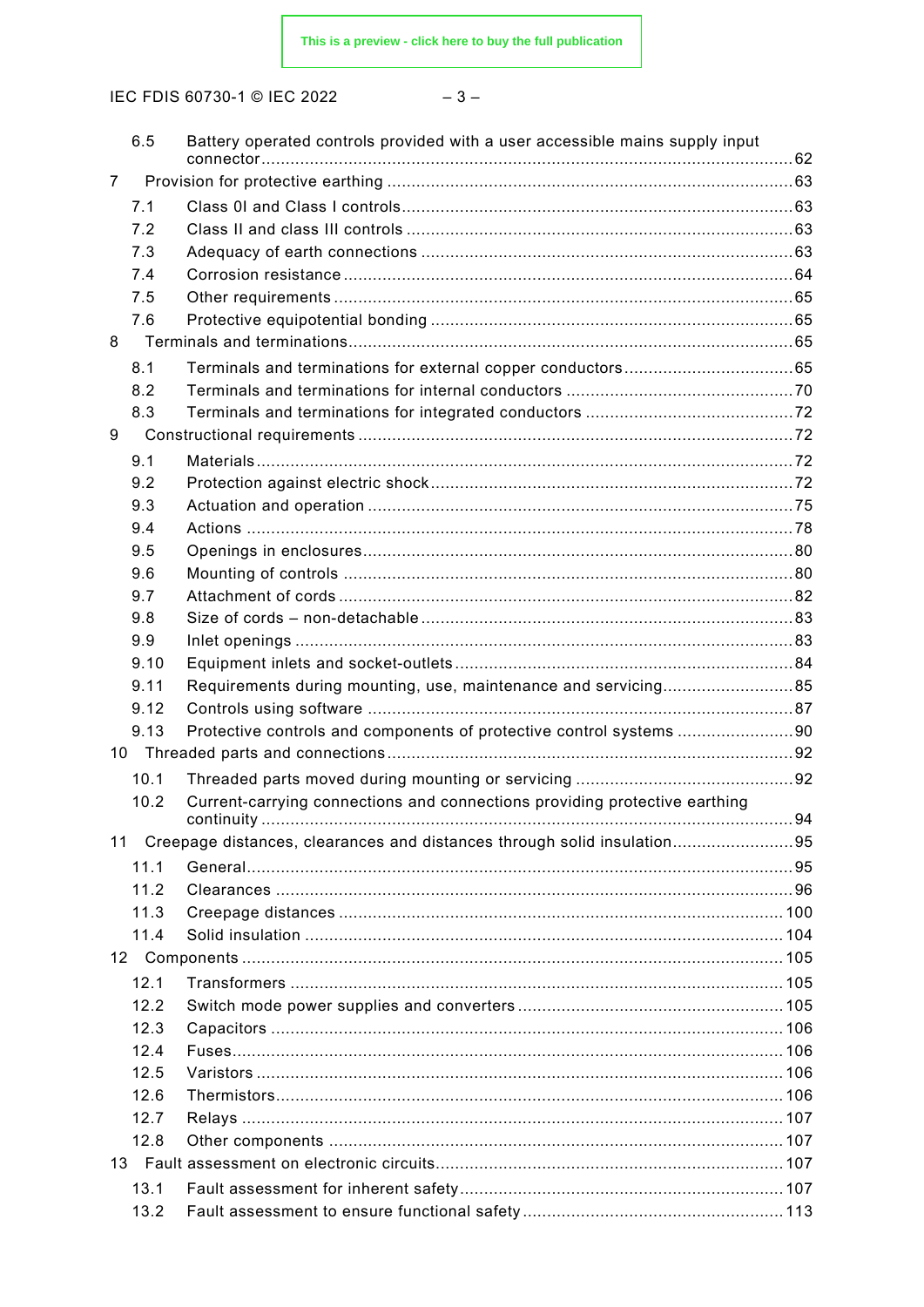– 4 – IEC FDIS 60730-1 © IEC 2022

| 14    |                                                                                  |  |
|-------|----------------------------------------------------------------------------------|--|
| 14.1  |                                                                                  |  |
| 14.2  |                                                                                  |  |
| 14.3  | Touch current test for in-line cord controls and free-standing controls115       |  |
|       |                                                                                  |  |
| 15.1  |                                                                                  |  |
| 15.2  |                                                                                  |  |
| 15.3  |                                                                                  |  |
| 16    |                                                                                  |  |
| 17    |                                                                                  |  |
| 18    |                                                                                  |  |
| 18.1  |                                                                                  |  |
| 18.2  |                                                                                  |  |
|       |                                                                                  |  |
| 19.1  |                                                                                  |  |
| 19.2  |                                                                                  |  |
| 19.3  |                                                                                  |  |
| 19.4  |                                                                                  |  |
| 19.5  |                                                                                  |  |
| 19.6  |                                                                                  |  |
| 19.7  | Overvoltage test or overload test in all countries using an overload test of     |  |
| 19.8  |                                                                                  |  |
| 19.9  |                                                                                  |  |
|       |                                                                                  |  |
| 19.10 | Overvoltage test or overload test in all countries that use the overload test of |  |
| 19.11 |                                                                                  |  |
| 19.12 | Test of manual action at high speed which has multiple poles, and where          |  |
| 19.13 |                                                                                  |  |
| 19.14 |                                                                                  |  |
|       |                                                                                  |  |
| 20    |                                                                                  |  |
| 20.1  |                                                                                  |  |
| 20.2  |                                                                                  |  |
| 20.3  |                                                                                  |  |
| 20.4  |                                                                                  |  |
| 20.5  |                                                                                  |  |
| 20.6  |                                                                                  |  |
| 20.7  |                                                                                  |  |
| 20.8  |                                                                                  |  |
| 20.9  |                                                                                  |  |
| 21    |                                                                                  |  |
| 21.1  |                                                                                  |  |
| 21.2  |                                                                                  |  |
| 21.3  |                                                                                  |  |
| 22.1  |                                                                                  |  |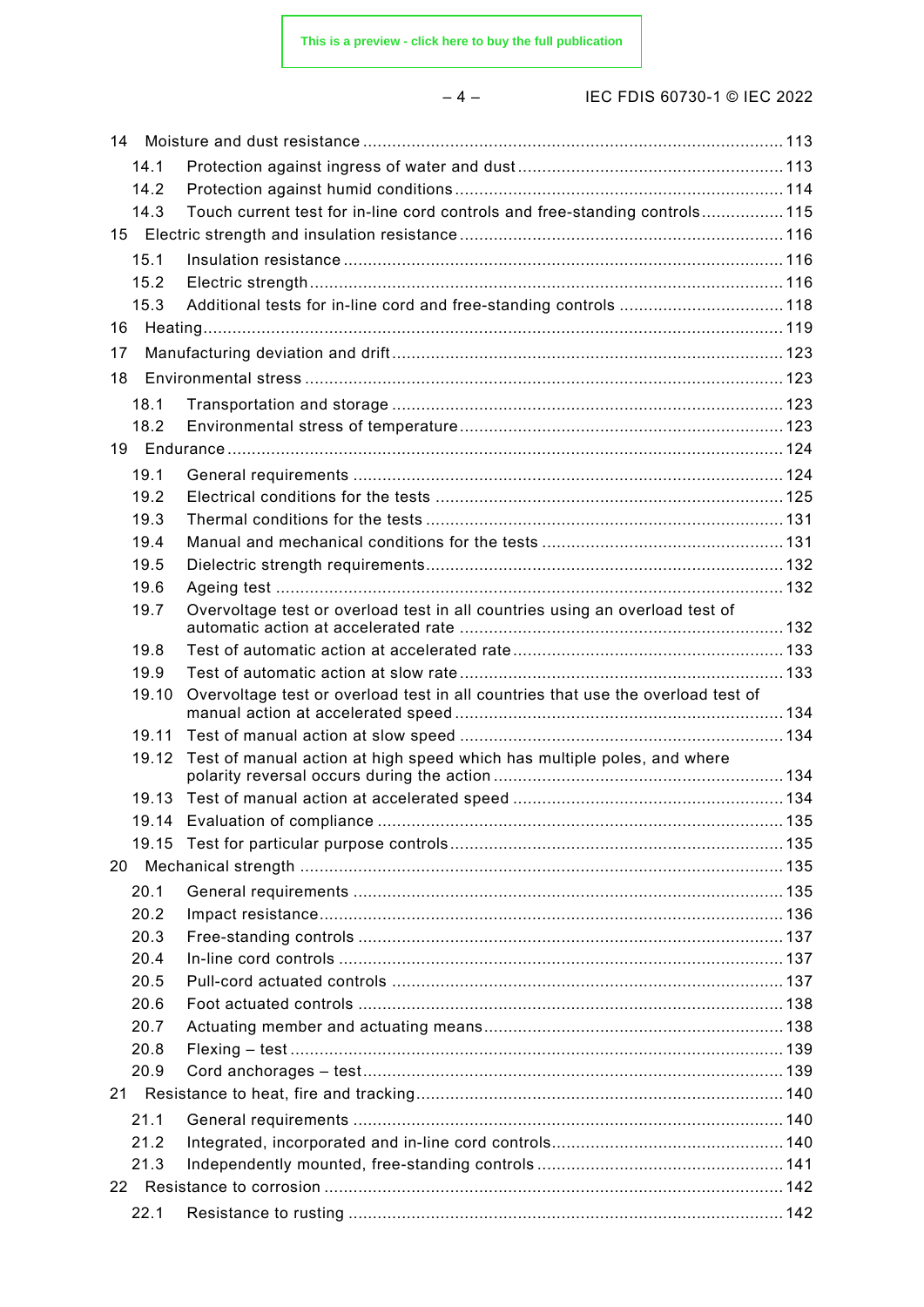IEC FDIS 60730-1 © IEC 2022 – 5 –

| 23.          | Electromagnetic compatibility (EMC) requirements - Emission 142                         |  |
|--------------|-----------------------------------------------------------------------------------------|--|
| 23.1         |                                                                                         |  |
| 23.2         |                                                                                         |  |
| 23.3         |                                                                                         |  |
| 24           |                                                                                         |  |
| 25           | Electromagnetic compatibility (EMC) requirements - Immunity  147                        |  |
| 25.1         |                                                                                         |  |
| 25.2         |                                                                                         |  |
| 25.3         |                                                                                         |  |
| 25.4         |                                                                                         |  |
| 25.5         |                                                                                         |  |
| 25.6         |                                                                                         |  |
| 25.7         |                                                                                         |  |
| 25.8         |                                                                                         |  |
| 25.9         |                                                                                         |  |
| 25.10        | Test of the influence of voltage dips and voltage interruption in the power             |  |
| 26           |                                                                                         |  |
|              |                                                                                         |  |
| 26.1<br>26.2 |                                                                                         |  |
|              |                                                                                         |  |
| 26.3         |                                                                                         |  |
|              |                                                                                         |  |
|              | Annex B (normative) Measurement of creepage distances and clearances in air176          |  |
|              | Annex C (informative) Nominal voltages of supply systems for different modes of         |  |
|              |                                                                                         |  |
|              | Annex E (informative) Typical usage of controls and related overvoltage categories  183 |  |
|              |                                                                                         |  |
| F.1          |                                                                                         |  |
| F.2          |                                                                                         |  |
|              |                                                                                         |  |
| G.1          |                                                                                         |  |
| G.2          |                                                                                         |  |
| G.3          |                                                                                         |  |
|              |                                                                                         |  |
| H.3          |                                                                                         |  |
| H.5          |                                                                                         |  |
| H.9          |                                                                                         |  |
| H.13         |                                                                                         |  |
| H.17         |                                                                                         |  |
| H.19         |                                                                                         |  |
| H.25         | Electromagnetic compatibility (EMC) requirements - Immunity222                          |  |
|              | Annex I (normative) Requirements for certain types of DC supplied controls235           |  |
| 1.1          |                                                                                         |  |
|              | Annex J (normative) Requirements for thermistor elements and controls using             |  |
|              |                                                                                         |  |
| J.1          |                                                                                         |  |
|              |                                                                                         |  |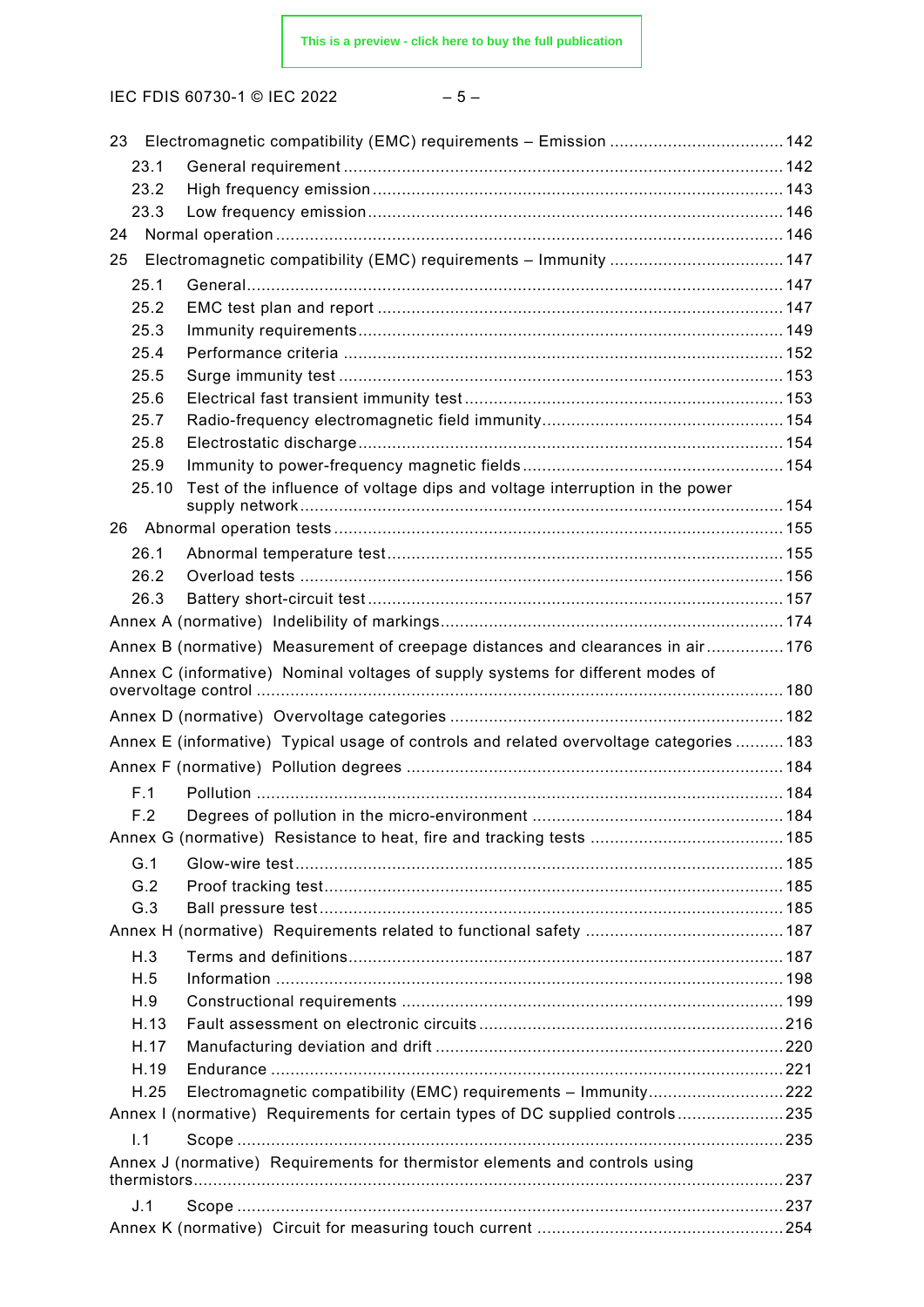– 6 – IEC FDIS 60730-1 © IEC 2022

| Annex L (normative) Printed circuit board coating performance test255                  |  |
|----------------------------------------------------------------------------------------|--|
|                                                                                        |  |
|                                                                                        |  |
| N.1                                                                                    |  |
| N.2                                                                                    |  |
| N.3                                                                                    |  |
|                                                                                        |  |
|                                                                                        |  |
| P.1                                                                                    |  |
| Protection against electric shock by SELV system or PELV system267<br>P.2              |  |
| P.3                                                                                    |  |
| Annex Q (informative) Regional differences relevant for the member countries of        |  |
| Annex R (informative) National differences relevant in the United States of America274 |  |
| R.2                                                                                    |  |
|                                                                                        |  |
| S.2                                                                                    |  |
|                                                                                        |  |
| T.2                                                                                    |  |
|                                                                                        |  |
|                                                                                        |  |
|                                                                                        |  |
| Figure 2 – Structure of the document with respect to inherent safety and functional    |  |
|                                                                                        |  |
|                                                                                        |  |
|                                                                                        |  |
|                                                                                        |  |
|                                                                                        |  |
|                                                                                        |  |
|                                                                                        |  |
| Figure 9 - Apparatus for testing durability of markings on rating labels 161           |  |
|                                                                                        |  |
|                                                                                        |  |
|                                                                                        |  |
|                                                                                        |  |
|                                                                                        |  |
|                                                                                        |  |
|                                                                                        |  |
|                                                                                        |  |
|                                                                                        |  |
| Figure 19 - Diagram for touch current measurement at operating temperature for         |  |
| Figure 20 - Diagram for touch current measurement at operating temperature for         |  |
| Figure 21 – Diagram for touch current measurement at operating temperature for         |  |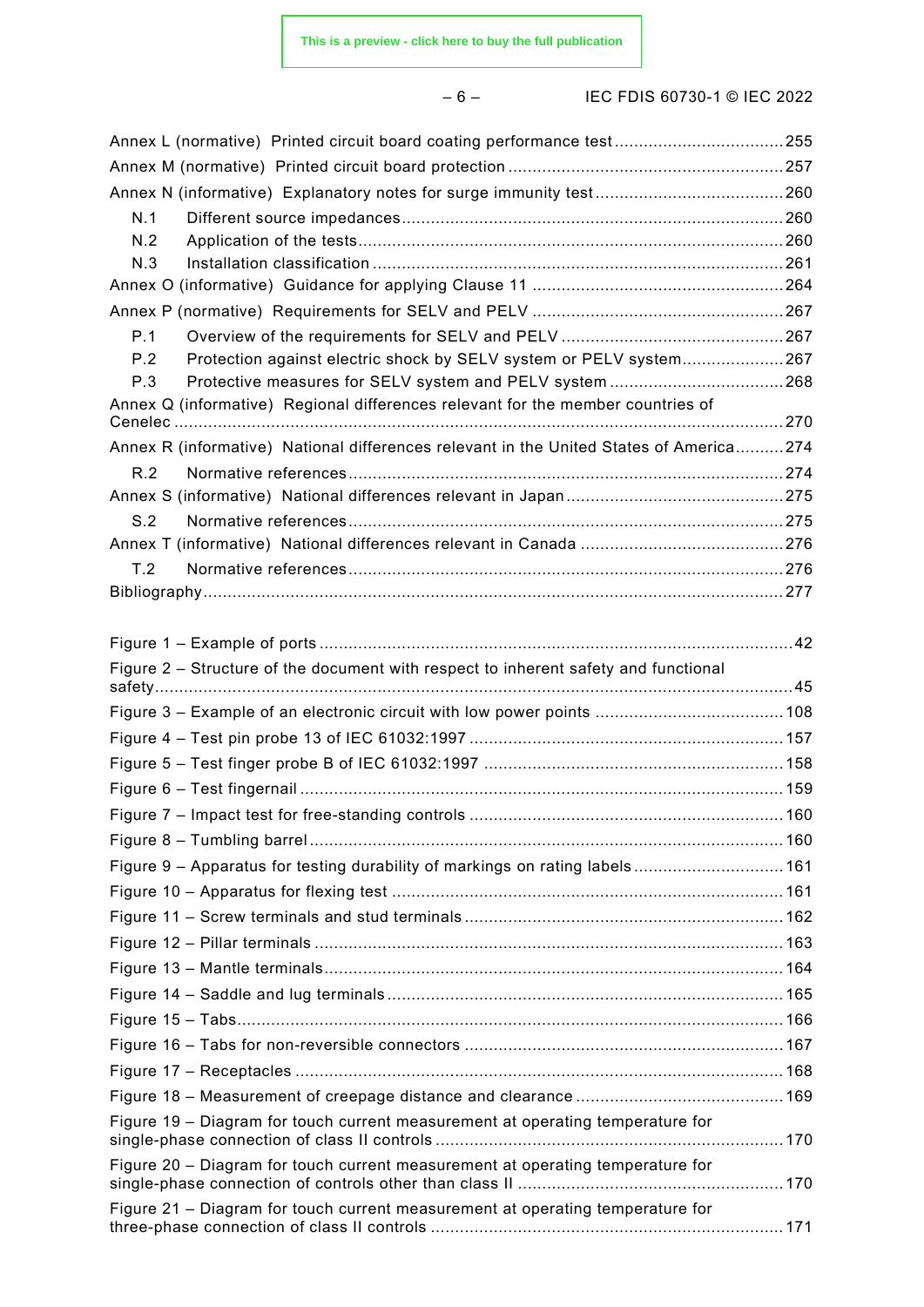| Figure 22 – Diagram for touch current measurement at operating temperature for                                                                                        |  |
|-----------------------------------------------------------------------------------------------------------------------------------------------------------------------|--|
| Figure 23 – Diagram for touch current measurement at operating temperature for<br>single-phase connection of controls to three-wire, ground neutral supply other than |  |
| Figure 24 - Diagram for touch current measurement at operating temperature for                                                                                        |  |
| two-phase connection of controls to three-wire, ground neutral supply other                                                                                           |  |
|                                                                                                                                                                       |  |
|                                                                                                                                                                       |  |
|                                                                                                                                                                       |  |
|                                                                                                                                                                       |  |
|                                                                                                                                                                       |  |
|                                                                                                                                                                       |  |
|                                                                                                                                                                       |  |
|                                                                                                                                                                       |  |
|                                                                                                                                                                       |  |
|                                                                                                                                                                       |  |
|                                                                                                                                                                       |  |
|                                                                                                                                                                       |  |
|                                                                                                                                                                       |  |
| Figure J.1 - Generic test circuit for inrush-current limiting thermistor endurance test253                                                                            |  |
|                                                                                                                                                                       |  |
|                                                                                                                                                                       |  |
|                                                                                                                                                                       |  |
|                                                                                                                                                                       |  |
| Figure N.1 - Example of surge protection by shielding in buildings with common earth                                                                                  |  |
| Figure N.2 - Example of secondary surge protection in buildings with separate                                                                                         |  |
| Figure N.3 - Example of primary and secondary surge protection of indoor/outdoor                                                                                      |  |
| Figure O.1 - Guidance flowchart for application of requirements of Clause 11 265                                                                                      |  |
| Table 1 – Required technical information and methods of providing these information 52                                                                                |  |
|                                                                                                                                                                       |  |
|                                                                                                                                                                       |  |
|                                                                                                                                                                       |  |
|                                                                                                                                                                       |  |
|                                                                                                                                                                       |  |
|                                                                                                                                                                       |  |
|                                                                                                                                                                       |  |
|                                                                                                                                                                       |  |
| Table 10 - Rated impulse voltage for equipment energized directly from the supply                                                                                     |  |
| Table 11 - Clearances for insulation co-ordination (from IEC 60664-1:2007, Table F.2)98                                                                               |  |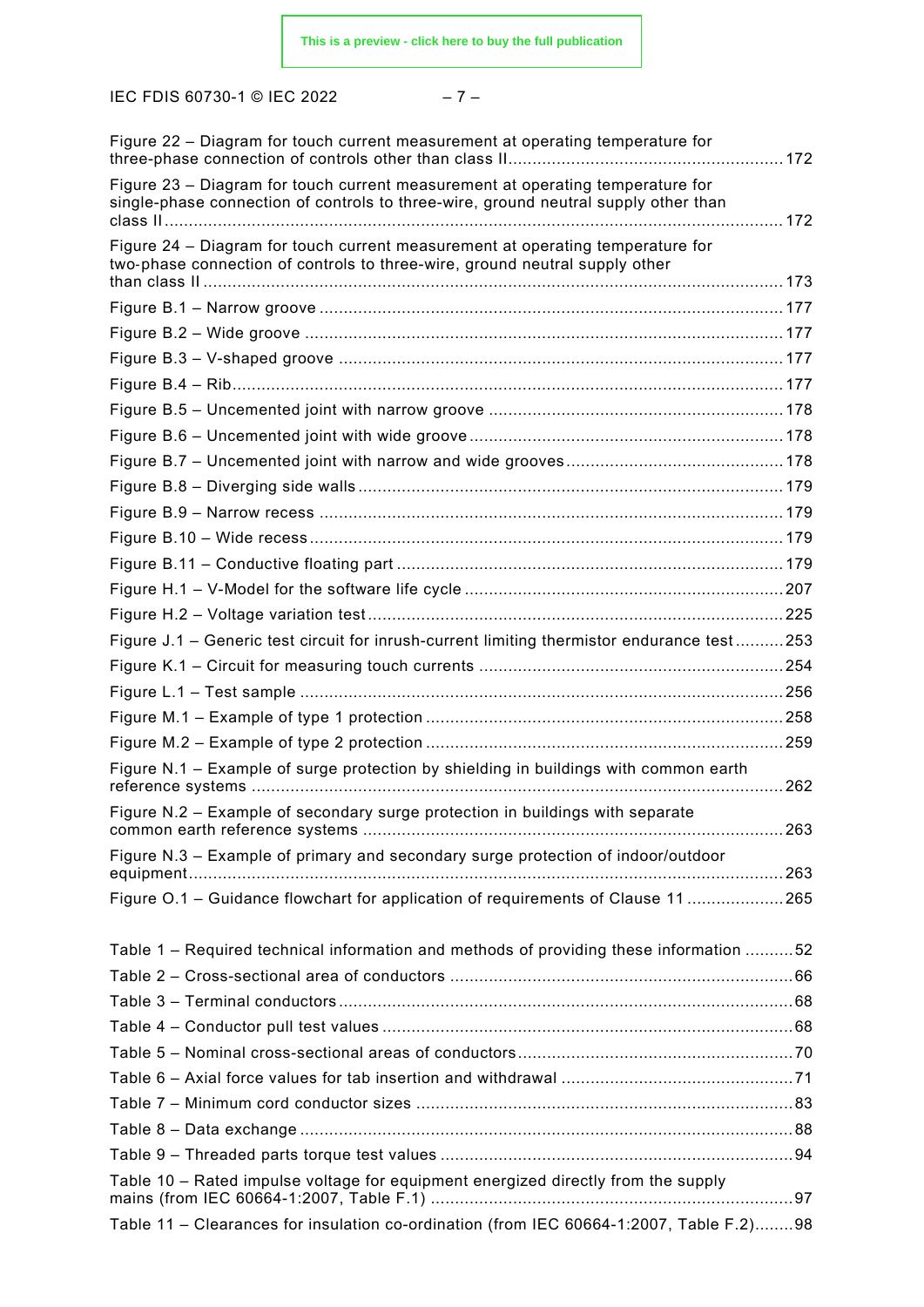– 8 – IEC FDIS 60730-1 © IEC 2022

| Table 18 - Electrical conditions for the overvoltage and endurance tests 127                                                                                               |  |
|----------------------------------------------------------------------------------------------------------------------------------------------------------------------------|--|
| Table 19 - Electrical conditions for the overload tests of 19.7 and 19.10  129                                                                                             |  |
| Table 20 - Electrical conditions for the endurance tests of 19.8, 19.9, 19.11, 19.12 and                                                                                   |  |
|                                                                                                                                                                            |  |
|                                                                                                                                                                            |  |
| Table 23 - Emission limit for residential electromagnetic environment  144                                                                                                 |  |
| Table 24 - Emission limit for industrial electromagnetic environment 145                                                                                                   |  |
| Table 25 - The applicable EMC test in relation to the class of control function and type                                                                                   |  |
| Table 26 - Immunity test requirements for residential electromagnetic environments 149                                                                                     |  |
| Table 27 – Immunity test requirements for industrial electromagnetic environment 151                                                                                       |  |
|                                                                                                                                                                            |  |
| Table 29 - Maximum winding temperature (for test of mechanical blocked output                                                                                              |  |
|                                                                                                                                                                            |  |
|                                                                                                                                                                            |  |
| Table C.2 – Cases where protective control is necessary and control is provided by<br>surge arresters having a ratio of clamping voltage to rated voltage not smaller than |  |
|                                                                                                                                                                            |  |
|                                                                                                                                                                            |  |
|                                                                                                                                                                            |  |
| Table H.3 - Examples of techniques/measures for semi-formal methods 208                                                                                                    |  |
| Table H.4 - Examples of techniques/measures for software architecture specification208                                                                                     |  |
| Table H.5 - Examples of techniques/measures for module design specification209                                                                                             |  |
| Table H.6 - Examples of techniques/measures for design and coding standards 209                                                                                            |  |
| Table H.7 - Examples of techniques/measures for software module testing210                                                                                                 |  |
| Table H.8 - Examples of techniques/measures for software integration testing211                                                                                            |  |
| Table H.9 - Examples of techniques/measures for software safety validation 211                                                                                             |  |
| Table H.10 - Combinations of analytical measures during hardware development213                                                                                            |  |
|                                                                                                                                                                            |  |
| Table H.11 - Examples of defences against unauthorised access and transmission                                                                                             |  |
|                                                                                                                                                                            |  |
|                                                                                                                                                                            |  |
|                                                                                                                                                                            |  |
| Table H.15 - Test voltages for test level 2 (depending on the installation class                                                                                           |  |
|                                                                                                                                                                            |  |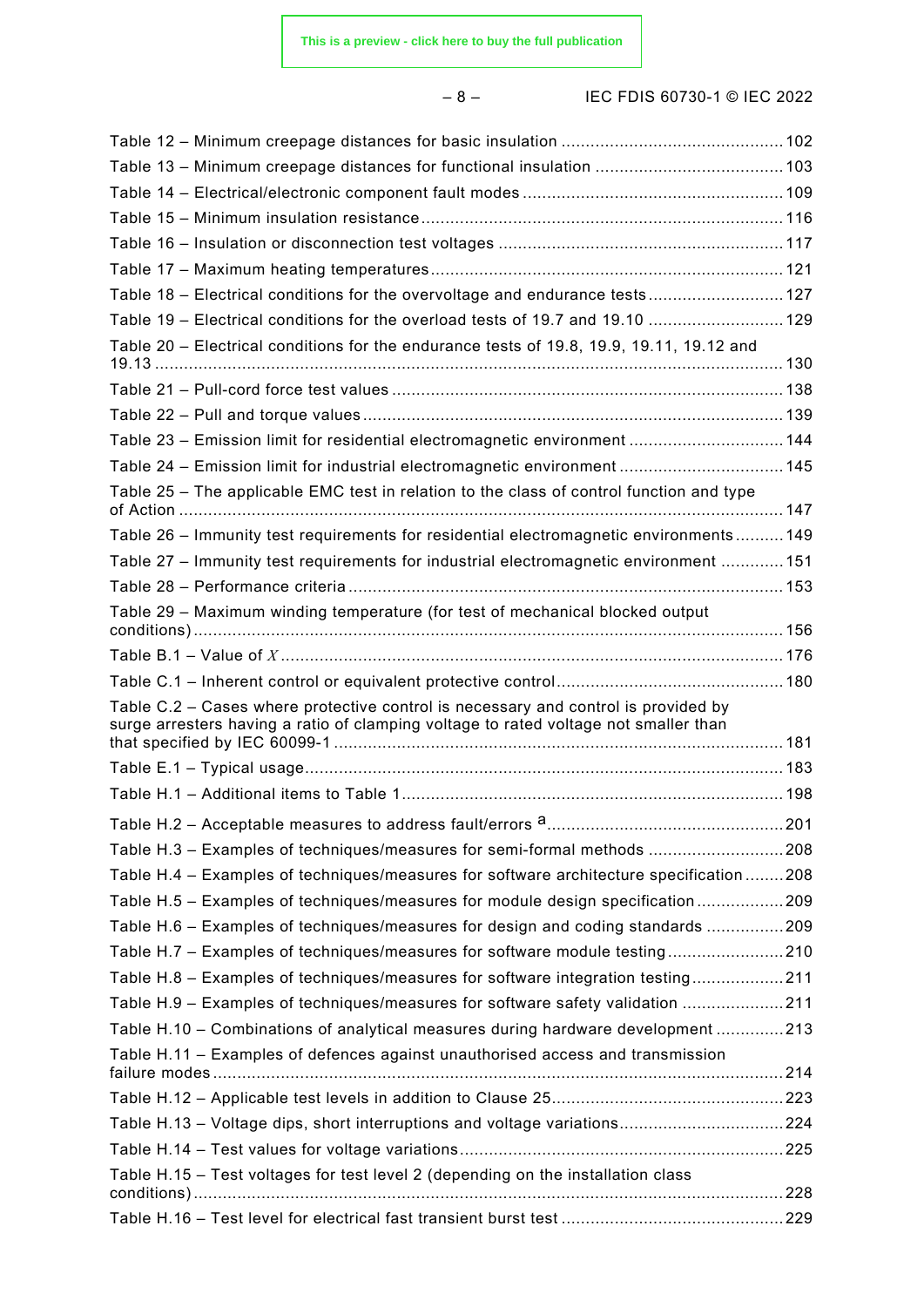IEC FDIS 60730-1 © IEC 2022 – 9 –

| Table H.17 - Test levels for conducted disturbances on mains and I/O lines230          |  |
|----------------------------------------------------------------------------------------|--|
| Table H.18 - Test level for immunity to radiated electromagnetic fields 231            |  |
|                                                                                        |  |
|                                                                                        |  |
|                                                                                        |  |
| Table I.1 - Electrical transient conduction immunity in accordance with ISO 7637-2 235 |  |
| Table I.2 – Electrical transient conduction immunity in accordance with ISO 7637-3 236 |  |
|                                                                                        |  |
|                                                                                        |  |
|                                                                                        |  |
|                                                                                        |  |
|                                                                                        |  |
| Table J.6 - Sequence of calibration and conditioning tests for PTC thermistors 245     |  |
|                                                                                        |  |
| Table J.8 - Sequence of calibration and conditioning tests for NTC thermistors247      |  |
|                                                                                        |  |
|                                                                                        |  |
|                                                                                        |  |
|                                                                                        |  |
|                                                                                        |  |
|                                                                                        |  |
| Table O.1 - Example A - Using Annex O guidance for applying Clause 11 266              |  |
| Table O.2 - Example B - Using Annex O guidance for applying Clause 11 266              |  |
|                                                                                        |  |
|                                                                                        |  |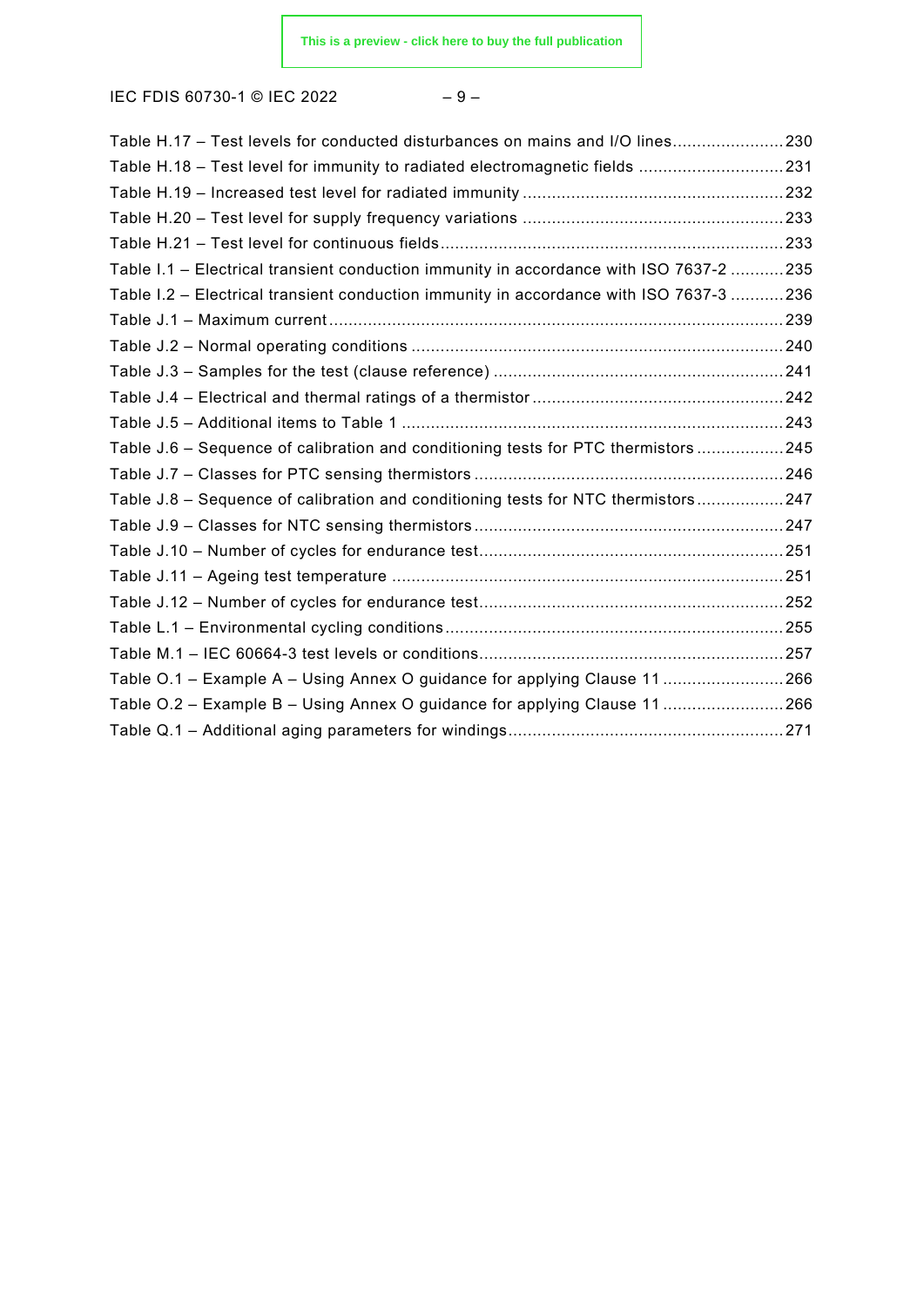**[This is a preview - click here to buy the full publication](https://webstore.iec.ch/publication/76573&preview)**

– 10 – IEC FDIS 60730-1 © IEC 2022

#### INTERNATIONAL ELECTROTECHNICAL COMMISSION

\_\_\_\_\_\_\_\_\_\_\_\_

#### **AUTOMATIC ELECTRICAL CONTROLS –**

#### **Part 1: General requirements**

#### FOREWORD

- <span id="page-10-0"></span>1) The International Electrotechnical Commission (IEC) is a worldwide organization for standardization comprising all national electrotechnical committees (IEC National Committees). The object of IEC is to promote international co-operation on all questions concerning standardization in the electrical and electronic fields. To this end and in addition to other activities, IEC publishes International Standards, Technical Specifications, Technical Reports, Publicly Available Specifications (PAS) and Guides (hereafter referred to as "IEC Publication(s)"). Their preparation is entrusted to technical committees; any IEC National Committee interested in the subject dealt with may participate in this preparatory work. International, governmental and non-governmental organizations liaising with the IEC also participate in this preparation. IEC collaborates closely with the International Organization for Standardization (ISO) in accordance with conditions determined by agreement between the two organizations.
- 2) The formal decisions or agreements of IEC on technical matters express, as nearly as possible, an international consensus of opinion on the relevant subjects since each technical committee has representation from all interested IEC National Committees.
- 3) IEC Publications have the form of recommendations for international use and are accepted by IEC National Committees in that sense. While all reasonable efforts are made to ensure that the technical content of IEC Publications is accurate, IEC cannot be held responsible for the way in which they are used or for any misinterpretation by any end user.
- 4) In order to promote international uniformity, IEC National Committees undertake to apply IEC Publications transparently to the maximum extent possible in their national and regional publications. Any divergence between any IEC Publication and the corresponding national or regional publication shall be clearly indicated in the latter.
- 5) IEC itself does not provide any attestation of conformity. Independent certification bodies provide conformity assessment services and, in some areas, access to IEC marks of conformity. IEC is not responsible for any services carried out by independent certification bodies.
- 6) All users should ensure that they have the latest edition of this publication.
- 7) No liability shall attach to IEC or its directors, employees, servants or agents including individual experts and members of its technical committees and IEC National Committees for any personal injury, property damage or other damage of any nature whatsoever, whether direct or indirect, or for costs (including legal fees) and expenses arising out of the publication, use of, or reliance upon, this IEC Publication or any other IEC Publications.
- 8) Attention is drawn to the Normative references cited in this publication. Use of the referenced publications is indispensable for the correct application of this publication.
- 9) Attention is drawn to the possibility that some of the elements of this IEC Publication may be the subject of patent rights. IEC shall not be held responsible for identifying any or all such patent rights.

IEC 60730-1 has been prepared by IEC technical committee 72: Automatic electrical controls. It is an International Standard.

This sixth edition cancels and replaces the fifth edition published in 2013, Amendment 1:2015 and Amendment 2:2020. This edition constitutes a technical revision.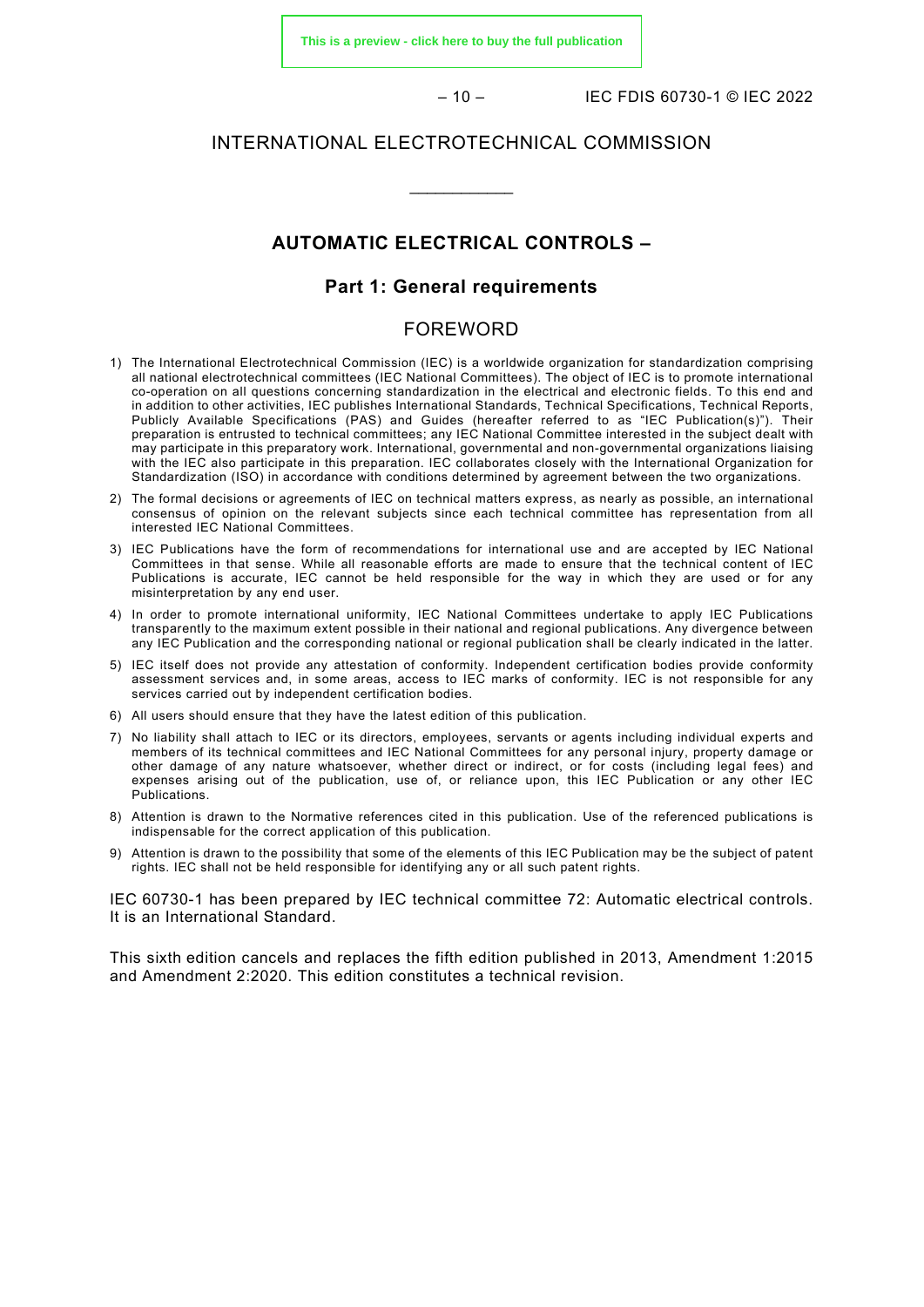$$
=11-
$$

This edition includes the following significant technical changes with respect to the previous edition:

| a) | Structure of the main<br>clauses           | The clauses of the standard are grouped into two sections<br>of requirements, where                                                                                                                                                                                                    |
|----|--------------------------------------------|----------------------------------------------------------------------------------------------------------------------------------------------------------------------------------------------------------------------------------------------------------------------------------------|
|    |                                            | the first section consists of the Clauses 5 to 13 that, in<br>general, addresses the construction of the product. It is<br>noted that certain construction requirements may have<br>verification requirements integrated within the clause to<br>facilitate usage of the standard, and |
|    |                                            | the second section consists of Clauses 14 to 26 that<br>$\bullet$<br>addresses the verification requirements;                                                                                                                                                                          |
| b) | Scope                                      | Relocated and deleted clauses to better reflect the products<br>covered under the part 1 and for easier reading;                                                                                                                                                                       |
| c) | Normative references                       | Updated references;                                                                                                                                                                                                                                                                    |
| d) | Terms and definitions                      | Revised text in certain clauses and relocated relevant<br>Clause H.3 subclauses into Clause 3;                                                                                                                                                                                         |
| e) | General requirements                       | General structure of the standard explained along with a<br>figure to depict the intent;                                                                                                                                                                                               |
| f) | General notes on tests                     | Reduced sample size from 3 to 1, yet requiring analysis;<br>order of tests more flexible; relocation of<br>battery<br>requirements from Annex V;                                                                                                                                       |
| g) | Rating                                     | Deleted – covered under the scope;                                                                                                                                                                                                                                                     |
| h) | Classification                             | Deleted - covered under information;                                                                                                                                                                                                                                                   |
| i) | Information                                | Updated Table 1 to reflect entries from the classification<br>clause, and all cross-references;                                                                                                                                                                                        |
| j) | Protection against<br>electric shock       | Revised Clause 8 to include Clause H.8 and Clause V.8<br>subclauses, revised clauses as appropriate to distinguish<br>between a live part and a hazardous live part;                                                                                                                   |
| k) | Provision for protective<br>earthing       |                                                                                                                                                                                                                                                                                        |
|    | I) Construction<br>requirements            | One Y1 capacitor allowed; relocated relevant requirements<br>of Clause H.11 and Clause V.11 into Subclause 9.2.5 and<br>Subclause 9.13.4.4 respectively;                                                                                                                               |
| m) | Moisture and dust                          | Relocated IP table from classification to Clause 14; updated<br>references;                                                                                                                                                                                                            |
| n) | Manufacturing deviation<br>and drift       | All clauses moved to Annex H since the requirements<br>pertain to functional safety of controls;                                                                                                                                                                                       |
| o) | <b>EMC-Emissions</b>                       | Moved Clause H.23 into Clause 23;                                                                                                                                                                                                                                                      |
| p) | <b>EMC-Immunity</b>                        | New EMC requirements (performance) for all controls except<br>incorporated/integrated controls with Class A control<br>functions. Products intended for HBES/BACS are also<br>subjected to these requirements;                                                                         |
| q) | Fault assessment on<br>electronic circuits | Fault assessment moved from Annex H to Clause 13;<br>deleted test abnormal voltage for electronic disconnection;                                                                                                                                                                       |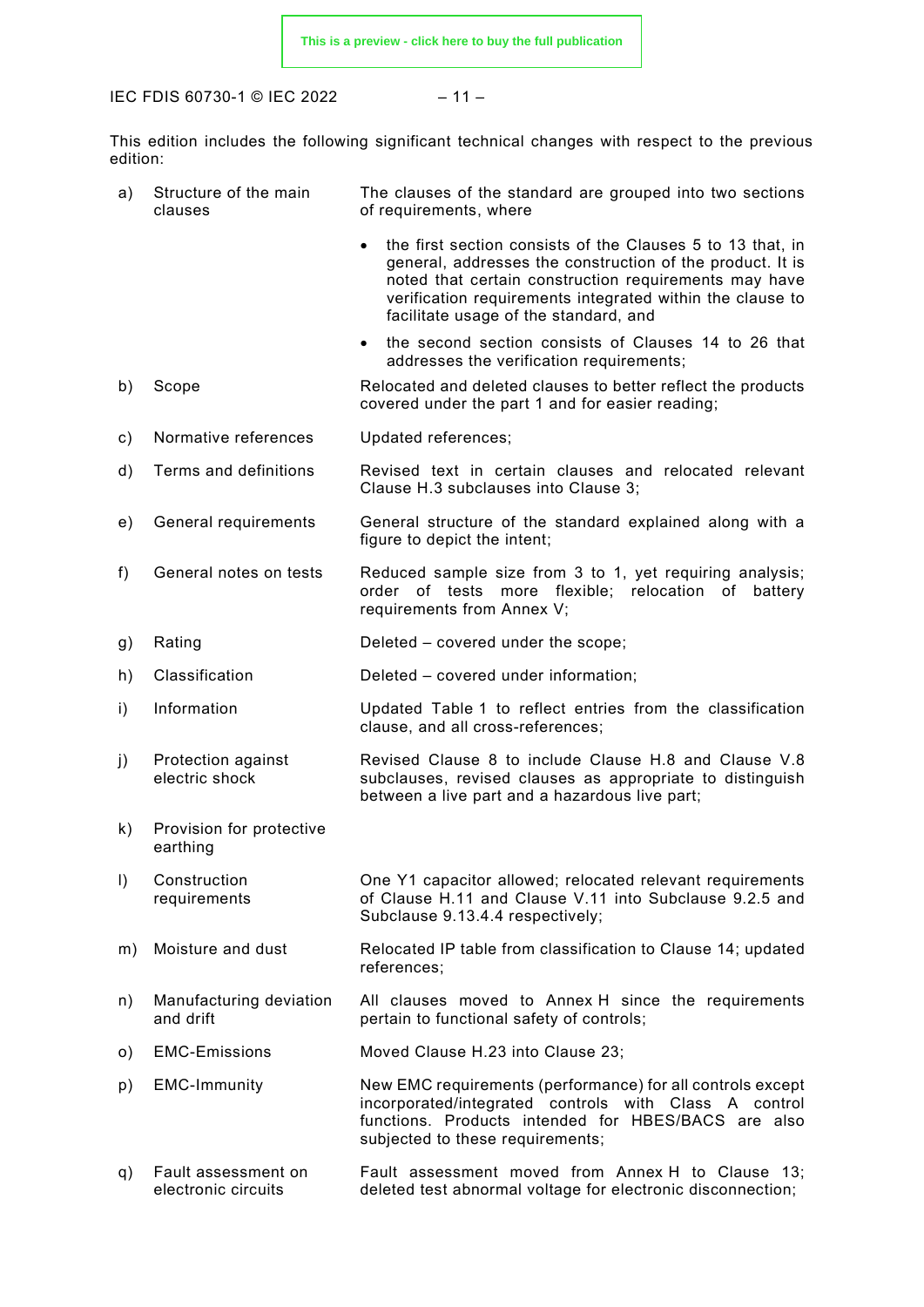**[This is a preview - click here to buy the full publication](https://webstore.iec.ch/publication/76573&preview)**

– 12 – IEC FDIS 60730-1 © IEC 2022

| r) | Annex H | Relocated all relevant requirements for electronics to the<br>respective clauses within the body of the standard and<br>retained requirements related to functional safety in this<br>annex: |
|----|---------|----------------------------------------------------------------------------------------------------------------------------------------------------------------------------------------------|
| s) | Annex T | Revised clauses for clarity in Annex P;                                                                                                                                                      |
| t  | Annex U | Removed, the necessity of the annex was not seen anymore;                                                                                                                                    |
| u) | Annex V | Included in the main part of the standard.                                                                                                                                                   |

The text of this International Standard is based on the following documents:

| Draft      | Report on voting |
|------------|------------------|
| 72/XX/FDIS | 72/XX/RVD        |

Full information on the voting for its approval can be found in the report on voting indicated in the above table.

The language used for the development of this International Standard is English.

This document was drafted in accordance with ISO/IEC Directives, Part 2, and developed in accordance with ISO/IEC Directives, Part 1 and ISO/IEC Directives, IEC Supplement, available at www.iec.ch/members experts/refdocs. The main document types developed by IEC are described in greater detail at [www.iec.ch/standardsdev/publications.](http://www.iec.ch/standardsdev/publications)

A list of all parts of the IEC 60730 series, under the general title: *Automatic electrical controls*, can be found on the IEC website.

In the development of a fully international standard to cover automatic electrical controls, it has been necessary to take into consideration the differing requirements resulting from practical experience in various parts of the world and to recognize the variation in national electrical systems and wiring rules.

The "in some countries" clauses have been moved to the regional respectively national differences in Annex Q to Annex T.

It is envisaged that in the next edition of this document, it will be found possible to remove those differences that are covered by new IEC standards now being prepared by other technical committees.

This part 1 is to be used in conjunction with the appropriate part 2 for a particular type of control, or for controls for particular applications. This part 1 may also be applied, so far as reasonable, to controls not mentioned in a part 2, and to controls designed on new principles, in which cases additional requirements may be considered to be necessary.

Where, for a particular clause or subclause, the text of part 2 indicates:

| Addition:     | the part 1 text applies with the additional requirement indicated in a part 2;    |
|---------------|-----------------------------------------------------------------------------------|
| Modification: | the part 1 text applies with a minor change as indicated in a part 2;             |
| Replacement:  | the part 2 text contains a change which replaces the part 1 text in its entirety. |

Where no change is necessary, the part 2 indicates that the relevant clause or subclause applies.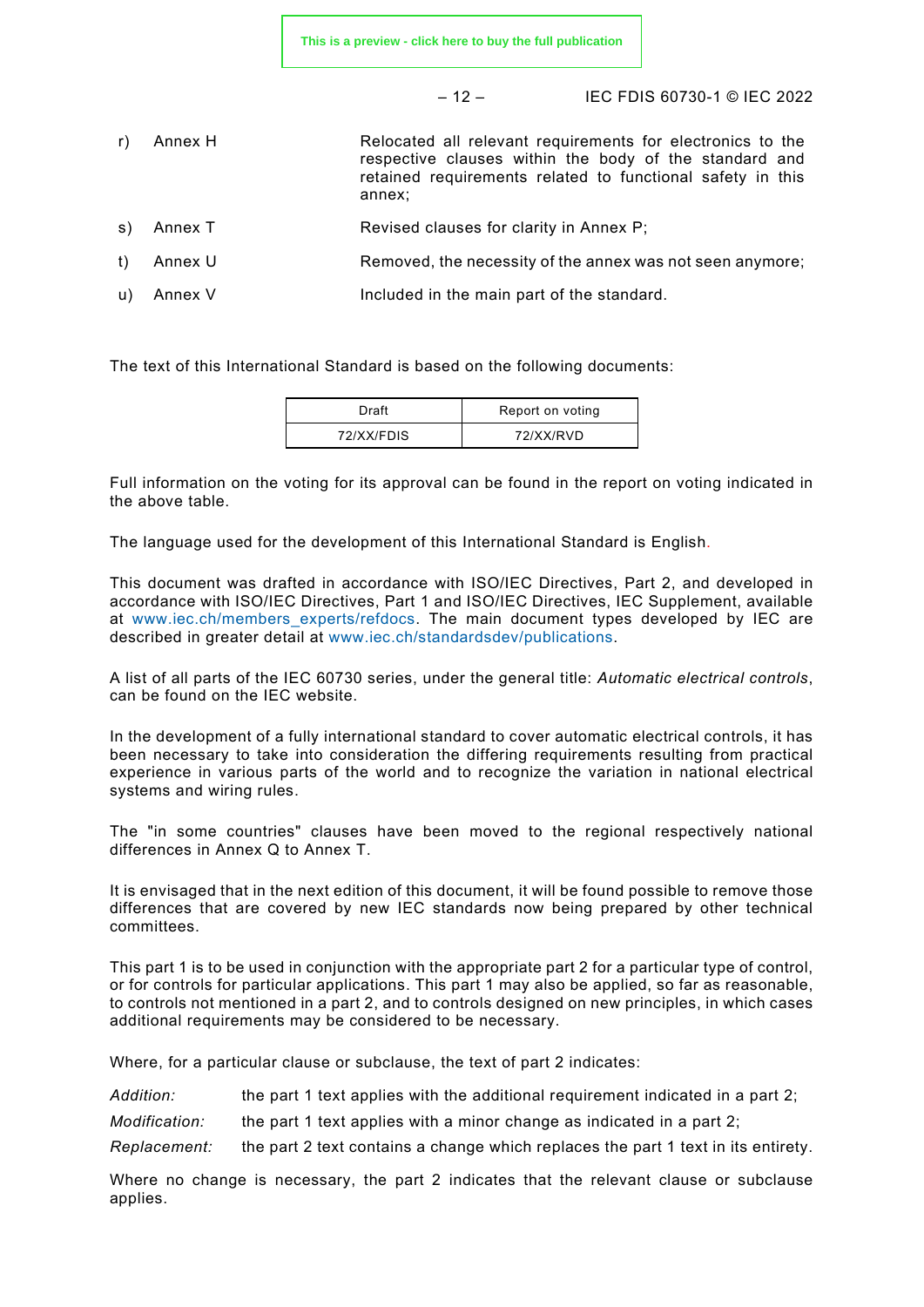IEC FDIS 60730-1 © IEC 2022 - 13 -

NOTE In this document the following print types are used:

- Requirements proper: in roman type;
- *Test specifications: in italic type;*
- Explanatory matter: in smaller roman type;
- Defined terms: **bold type**.

The committee has decided that the contents of the base publication and its amendment will remain unchanged until the stability date indicated on the IEC web site under "http://webstore.iec.ch" in the data related to the specific publication. At this date, the publication will be

- reconfirmed,
- withdrawn,
- replaced by a revised edition, or
- amended.

**IMPORTANT – The 'colour inside' logo on the cover page of this publication indicates that it contains colours which are considered to be useful for the correct understanding of its contents. Users should therefore print this document using a colour printer.**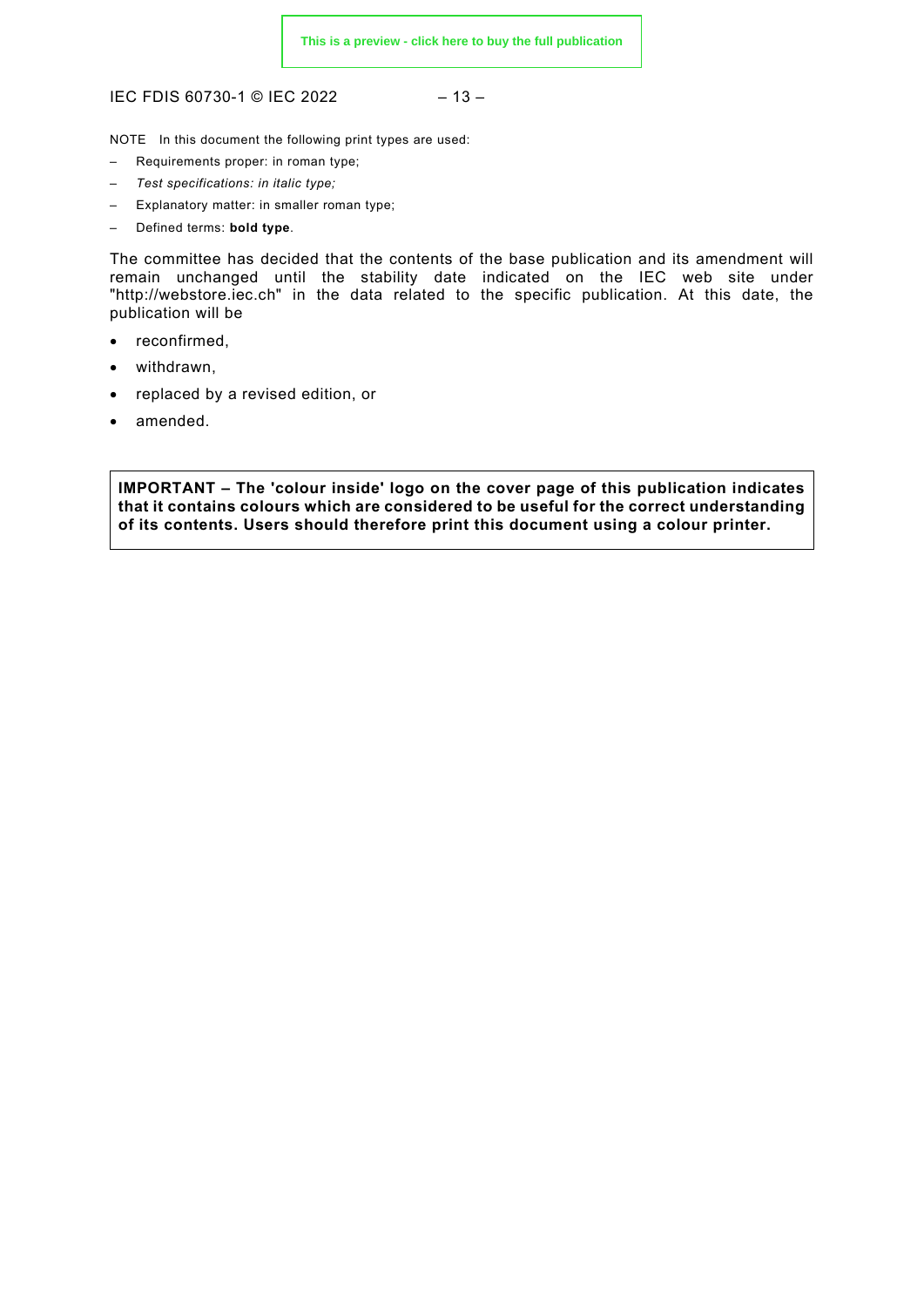– 14 – IEC FDIS 60730-1 © IEC 2022

#### **AUTOMATIC ELECTRICAL CONTROLS –**

#### **Part 1: General requirements**

#### <span id="page-14-0"></span>**1 Scope**

This document applies to automatic electrical controls

• for use in, on, or in association with equipment for household appliance and similar use;

NOTE 1 Throughout this document, the word "equipment" means "appliance and equipment".

• for building automation within the scope of ISO 16484 series and IEC 63044 series (HBES/BACS);

EXAMPLE 1 Independently mounted water valves, controls in smart grid systems and controls for building automation systems within the scope of ISO 16484-2.

for equipment that is used by the public, such as equipment intended to be used in shops, offices, hospitals, farms and commercial and industrial applications;

EXAMPLE 2 Controls for commercial catering, heating and air-conditioning equipment.

• that are **smart enabled controls**;

EXAMPLE 3 Smart grid control, remote interfaces/control of energy-consuming equipment including computer or smart phone.

- that are AC or DC powered controls with a rated voltage not exceeding 690 V AC or 600 V DC where the DC source is provided by primary or secondary batteries;
- used in, on, or in association with equipment that use electricity, gas, oil, solid fuel, solar thermal energy, etc., or a combination thereof;
- utilized as part of a control system or controls which are mechanically integral with multifunctional controls having non-electrical outputs;
- using NTC or **PTC thermistors** and to discrete **thermistors**, requirements for which are contained in Annex J;
- that are mechanically or electrically operated, responsive to or controlling such characteristics as temperature, pressure, passage of time, humidity, light, electrostatic effects, flow, or liquid level, current, voltage, acceleration, or combinations thereof;
- as well as manual controls when such are electrically and/or mechanically integral with automatic controls.

NOTE 2 Requirements for manually actuated mechanical switches not forming part of an automatic control are contained in IEC 61058-1-1.

#### This document applies to

- the inherent safety of automatic electrical controls, and
- functional safety of automatic electrical controls and safety related systems,
- controls where the performance (for example the effect of EMC phenomena) of the product can impair the overall safety and performance of the controlled system,
- the operating values, operating times, and operating sequences where such are associated with equipment safety.

This document specifies the requirements for construction, operation and testing of automatic electrical controls used in, on, or in association with an equipment.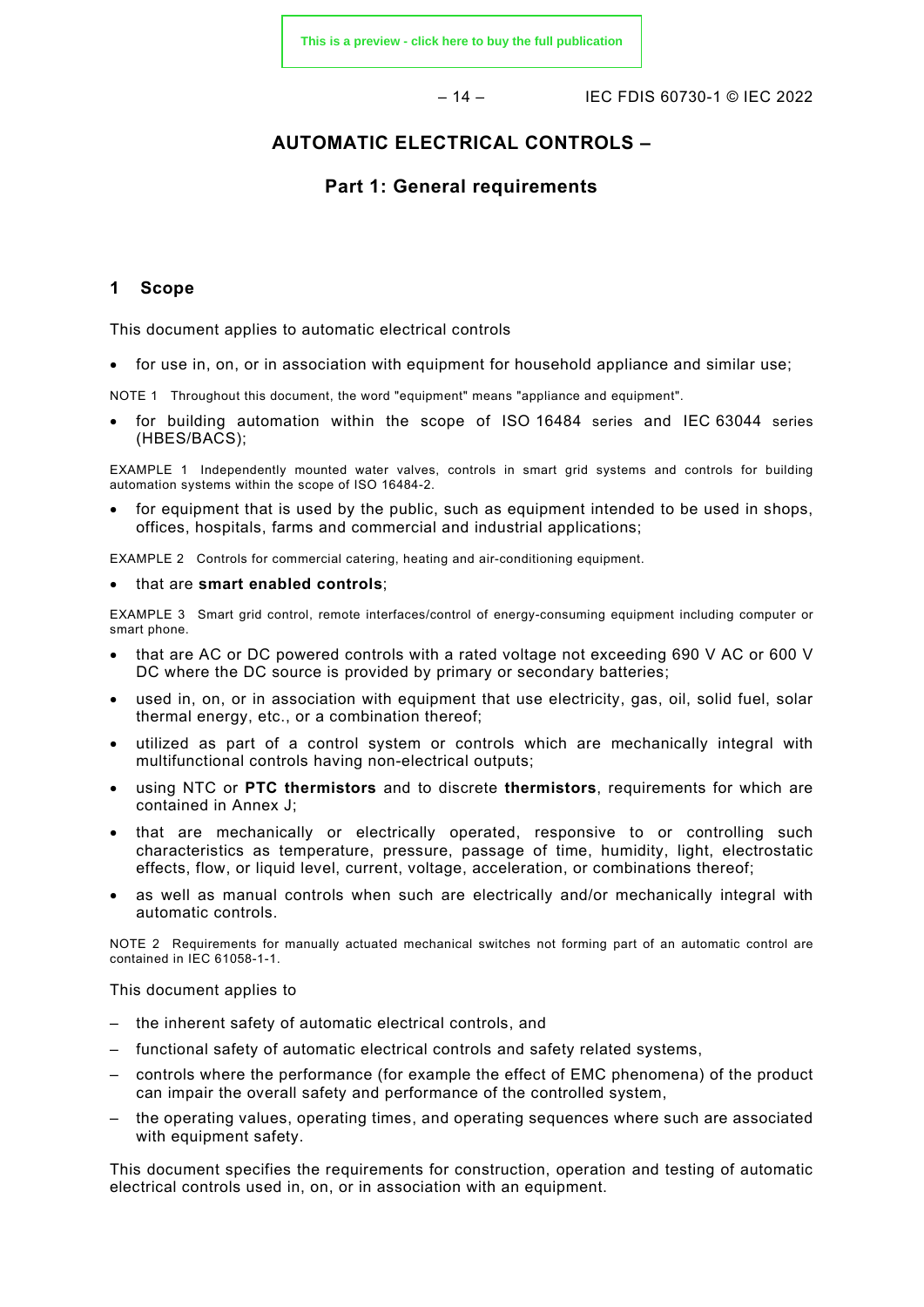$$
-15-
$$

This document does not

- apply to automatic **electronic controls** intended exclusively for industrial process applications unless explicitly mentioned in the relevant part 2 or the equipment standard. However, this document can be applied to evaluate automatic electrical controls intended specifically for industrial applications in cases where no relevant safety standard exists.
- take into account the response value of an automatic action of a control, if such a response value is dependent upon the method of mounting the control in the equipment. Where a response value is of significant purpose for the protection of the user, or surroundings, the value defined in the appropriate equipment standard or as determined by the manufacturer will apply.
- address the integrity of the output signal to the network devices, such as interoperability with other devices unless it has been evaluated as part of the control system.

#### <span id="page-15-0"></span>**2 Normative references**

The following documents are referred to in the text in such a way that some or all of their content constitutes requirements of this document. For dated references, only the edition cited applies. For undated references, the latest edition of the referenced document (including any amendments) applies.

IEC 60038, *IEC standard voltages*

IEC 60065:2014, *Audio, video and similar electronic apparatus – Safety requirements*

IEC 60068-2-75, *Environmental testing – Part 2-75: Tests – Test Eh: Hammer tests*

IEC 60085, *Electrical insulation – Thermal evaluation and designation* 

IEC 60099-1:1991, *Surge arresters – Part 1: Non-linear resistor type gapped surge arresters for a.c. systems*[1](#page-15-1)

IEC 60112:2020, *Method for the determination of the proof and the comparative tracking indices of solid insulating materials*

IEC 60127 (all parts), *Miniature fuses* 

IEC 60227-1, *Polyvinyl chloride insulated cables of rated voltages up to and including 450/750 V – Part 1: General requirements*

IEC 60245-1, *Rubber insulated cables – Rated voltages up to and including 450/750 V – Part 1: General requirements*

IEC 60269 (all parts), *Low-voltage fuses* 

IEC 60335-1:2020, *Household and similar electrical appliances – Safety – Part 1: General requirements*

IEC 60384-14, *Fixed capacitors for use in electronic equipment – Part 14: Sectional specification – Fixed capacitors for electromagnetic interference suppression and connection to the supply mains*

<span id="page-15-1"></span>\_\_\_\_\_\_\_\_\_\_\_ 1 Withdrawn.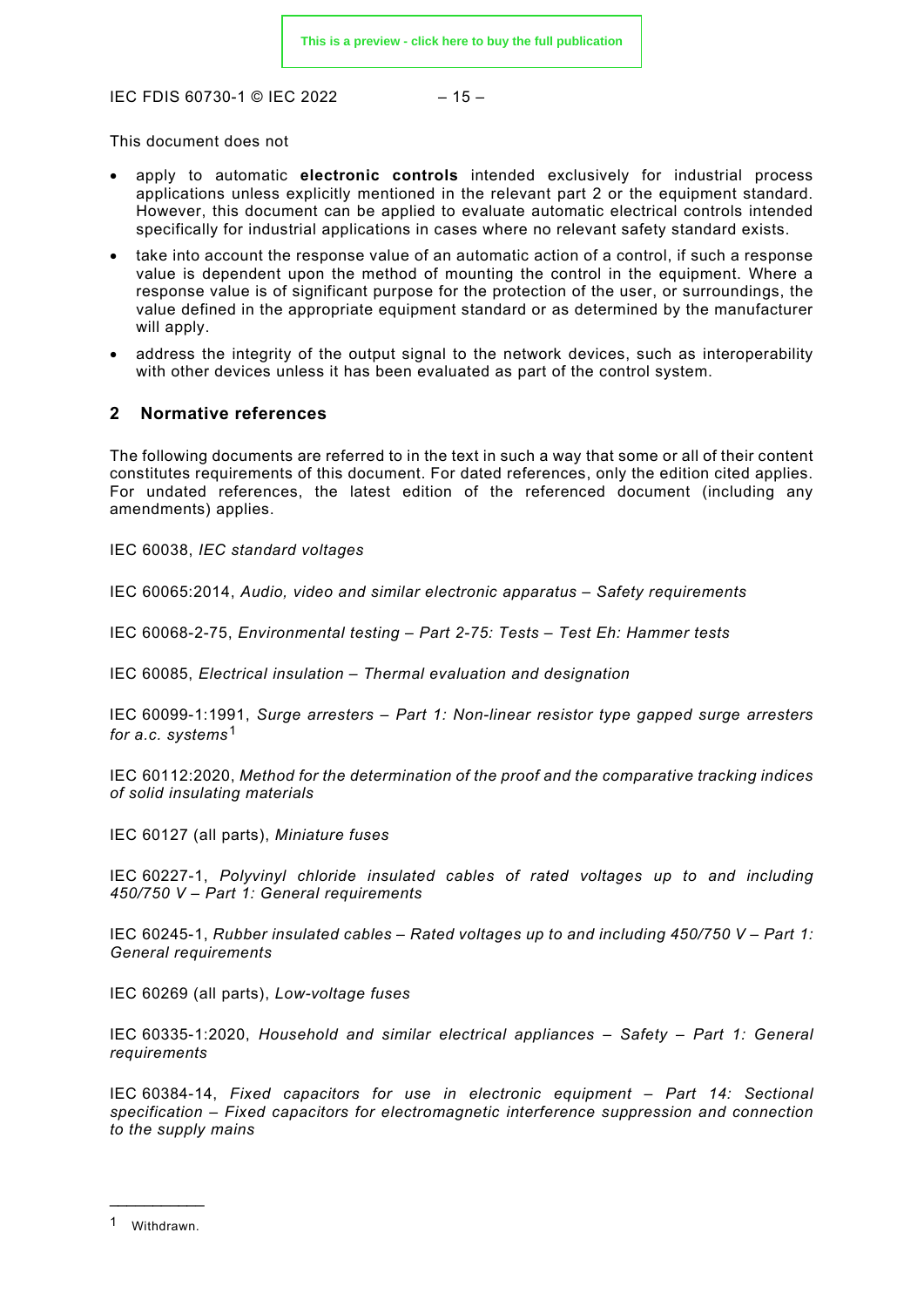– 16 – IEC FDIS 60730-1 © IEC 2022

IEC 60384-16, *Fixed capacitors for use in electronic equipment – Part 16: Sectional specification – Fixed metallized polypropylene film dielectric DC capacitors*

IEC 60384-17, *Fixed capacitors for use in electronic equipment – Part 17: Sectional specification – Fixed metallized polypropylene film dielectric AC and pulse capacitors*

IEC 60417, *Graphical symbols for use on equipment*

IEC 60423, *Conduit systems for cable management – Outside diameters of conduits for electrical installations and threads for conduits and fittings*

IEC 60529:1989, *Degrees of protection provided by enclosures (IP code)* IEC 60529:1989/AMD1:1999 IEC 60529:1989/AMD2:2013

IEC 60539 (all parts), *Directly heated negative temperature coefficient thermistors*

IEC 60664-1:2007[2](#page-16-0), *Insulation coordination for equipment within low-voltage systems – Part 1: Principles, requirements and tests*

IEC 60664-2 (all parts), *Insulation coordination for equipment within low-voltage systems – Part 2-2: Interface considerations*

IEC 60664-3:2016, *Insulation coordination for equipment within low-voltage systems – Part 3: Use of coating, potting or moulding for protection against pollution*

IEC 60664-4, *Insulation coordination for equipment within low-voltage systems – Part 4: Consideration of high-frequency voltage stress*

IEC 60695-2-10, *Fire hazard testing – Part 2-10: Glowing/hot-wire based test methods – Glow-wire apparatus and common test procedure*

IEC 60695-2-11:2021, *Fire hazard testing – Part 2-11: Glowing/hot-wire based test methods – Glow-wire flammability test method for end-products (GWEPT)*

IEC 60695-10-2, *Fire hazard testing – Part 10-2: Abnormal heat – Ball pressure test method*

IEC 60738 (all parts), *Thermistors – Directly heated positive temperature coefficient* 

IEC 60747-5-5, *Semiconductor devices – Part 5-5: Optoelectronic devices – Photocouplers*

IEC 60884-1, *Plugs and socket-outlets for household and similar purposes – Part 1: General requirements*

IEC 60884-2-5:2017, *Plugs and socket-outlets for household and similar purposes – Part 2-5: Particular requirements for adaptors*

IEC 60998-2-2, *Connecting devices for low-voltage circuits for household and similar purposes – Part 2-2: Particular requirements for connecting devices as separate entities with screwless-type clamping units*

<span id="page-16-0"></span>\_\_\_\_\_\_\_\_\_\_\_ 2 Withdrawn.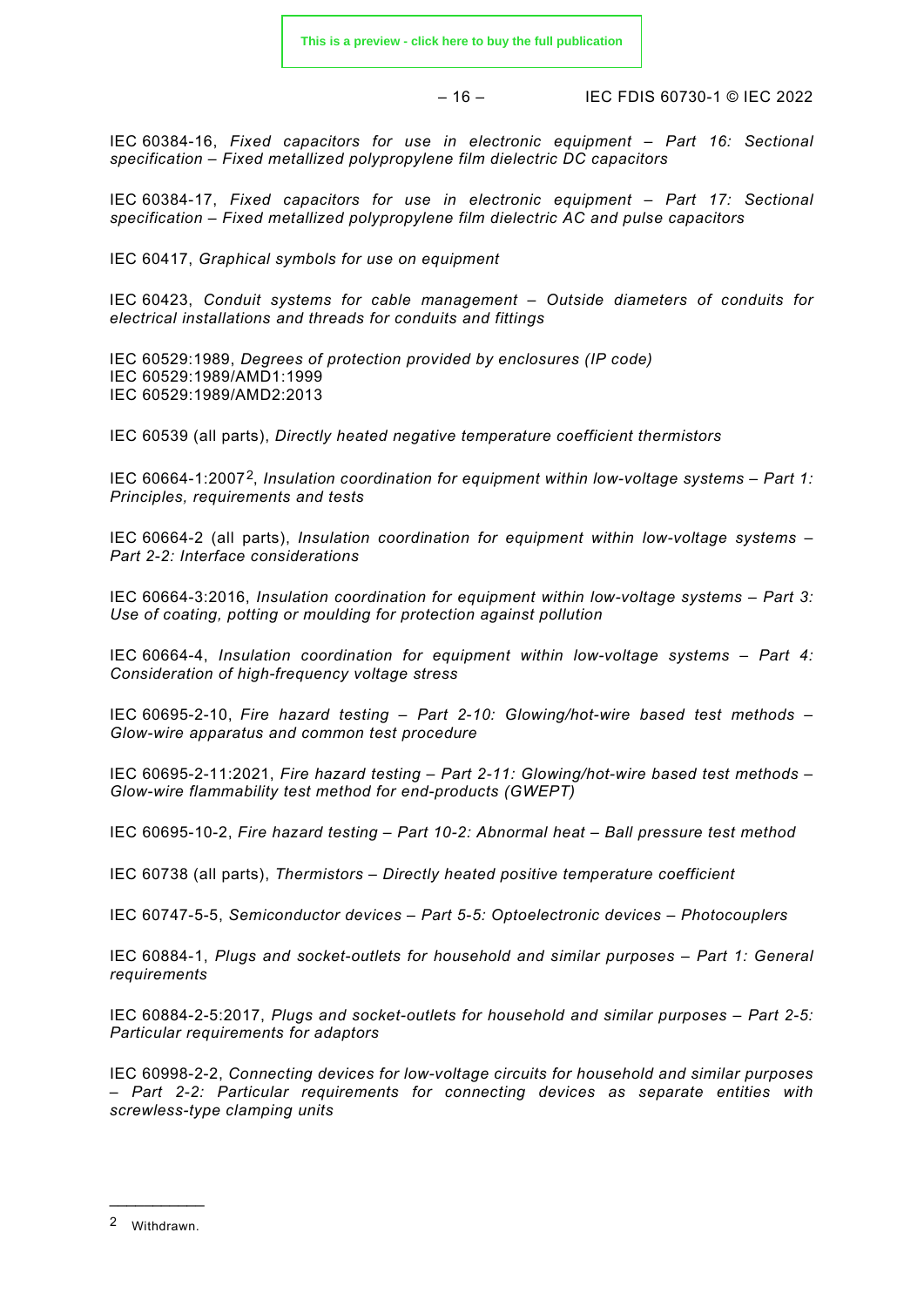$$
-17-
$$

IEC 60998-2-3, *Connecting devices for low-voltage circuits for household and similar purposes – Part 2-3: Particular requirements for connecting devices as separate entities with insulation-piercing clamping units*

IEC 60999-1, *Connecting devices – Electrical copper conductors – Safety requirements for screw-type and screwless-type clamping units – Part 1: General requirements and particular requirements for clamping units for conductors from 0,2 mm<sup>2</sup> up to 35 mm<sup>2</sup> (included)*

IEC 61000-3-2, *Electromagnetic compatibility (EMC) – Part 3-2: Limits – Limits for harmonic current emissions (equipment input current* ≤ *16 A per phase)*

IEC 61000-3-3, *Electromagnetic compatibility (EMC) – Part 3-3: Limits – Limitation of voltage changes, voltage fluctuations and flicker in public low-voltage supply systems, for equipment with rated current* ≤*16 A per phase and not subject to conditional connection*

IEC 61000-3-11, *Electromagnetic compatibility (EMC) – Part 3-11: Limits – Limitation of voltage changes, voltage fluctuations and flicker in public low-voltage supply systems – Equipment with rated current ≤ 75 A and subject to conditional connection*

IEC 61000-3-12, *Electromagnetic compatibility (EMC) – Part 3-12: Limits – Limits for harmonic currents produced by equipment connected to public low-voltage systems with input current >16 A and ≤ 75 A per phase*

IEC 61000-4-2:2008, *Electromagnetic compatibility (EMC) – Part 4-2: Testing and measurement techniques – Electrostatic discharge immunity test*

IEC 61000-4-3, *Electromagnetic compatibility (EMC) – Part 4-3: Testing and measurement techniques – Radiated, radio-frequency, electromagnetic field immunity test*

IEC 61000-4-4, *Electromagnetic compatibility (EMC) – Part 4-4: Testing and measurement techniques – Electrical fast transient/burst immunity test* 

IEC 61000-4-5:2014, *Electromagnetic compatibility (EMC) – Part 4-5: Testing and measurement techniques – Surge immunity test*  IEC 61000-4-5:2014/AMD1:2017

IEC 61000-4-6, *Electromagnetic compatibility (EMC) – Part 4-6: Testing and measurement techniques – Immunity to conducted disturbances, induced by radio-frequency fields* 

IEC 61000-4-8, *Electromagnetic compatibility (EMC) – Part 4-8: Testing and measurement techniques – Power frequency magnetic field immunity test*

IEC 61000-4-11, *Electromagnetic compatibility (EMC) – Part 4-11: Testing and measurement techniques – Voltage dips, short interruptions and voltage variations immunity tests for equipment with current up to 16 A per phase*

IEC 61000-4-13:2002, *Electromagnetic compatibility (EMC) – Part 4-13: Testing and measurement techniques – Harmonics and interharmonics including mains signalling at a.c. power port, low frequency immunity tests*  IEC 61000-4-13:2002 /AMD1:2009 IEC 61000-4-13:2002 /AMD2:2015

IEC 61000-4-20, *Electromagnetic compatibility (EMC) – Part 4-20: Testing and measurement techniques – Emission and immunity testing in transverse electromagnetic (TEM) waveguides*

IEC 61000-4-21, *Electromagnetic compatibility (EMC) – Part 4-21: Testing and measurement techniques – Reverberation chamber test methods*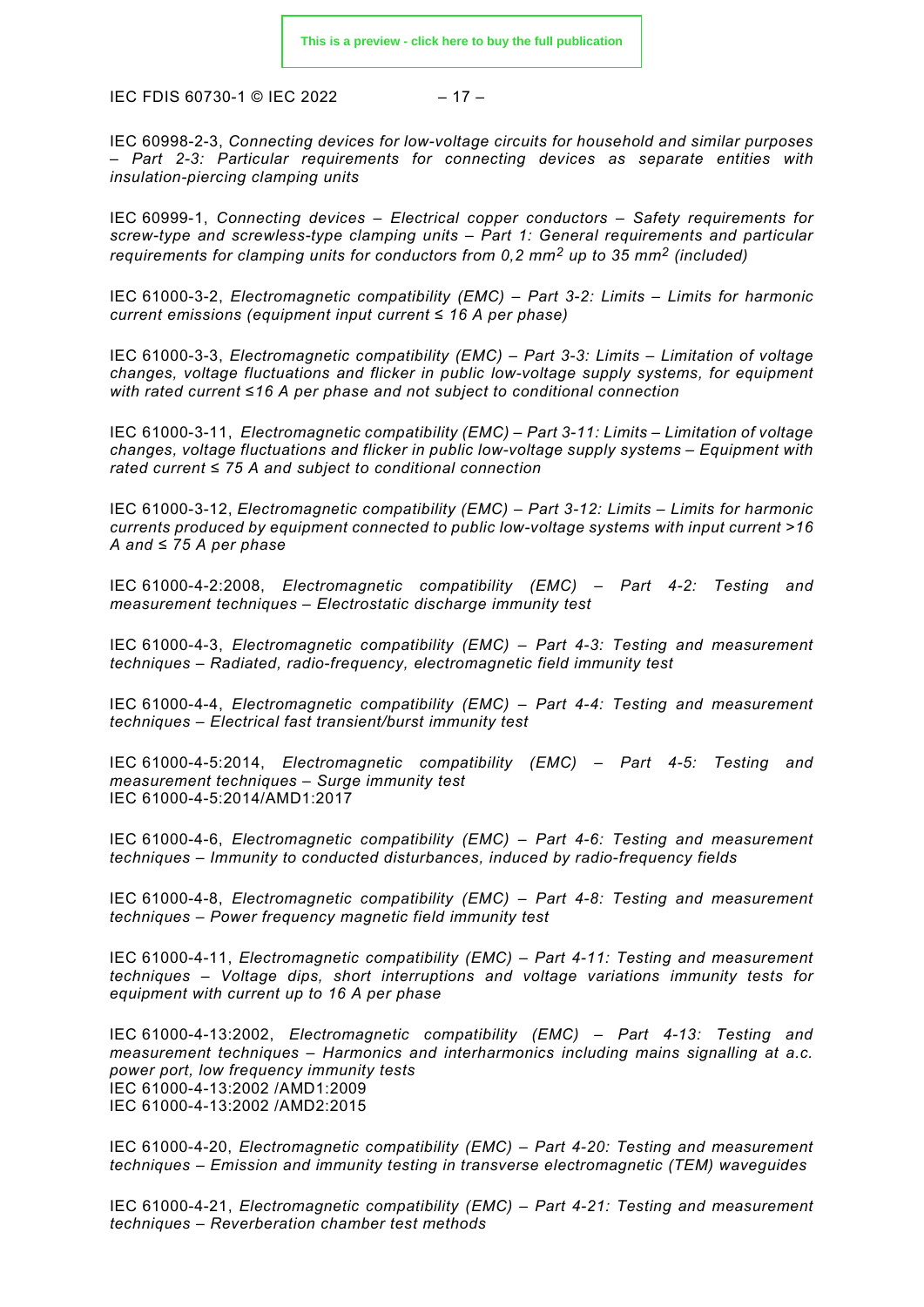– 18 – IEC FDIS 60730-1 © IEC 2022

IEC 61000-4-22, *Electromagnetic compatibility (EMC) – Part 4-22: Testing and measurement techniques – Radiated emissions and immunity measurements in fully anechoic rooms (FARs)*

IEC 61000-4-28, *Electromagnetic compatibility (EMC) – Part 4-28: Testing and measurement techniques – Variation of power frequency, immunity test* 

IEC 61000-6-1:2016, *Electromagnetic compatibility (EMC) – Part 6-1: Generic standards – Immunity standard for residential, commercial and light-industrial environments*

IEC 61000-6-2:2016, *Electromagnetic compatibility (EMC) – Part 6-2: Generic standards – Immunity standard for industrial environments*

IEC 61000-6-3:2020, *Electromagnetic compatibility (EMC) – Part 6-3: Generic standards – Emission standard for equipment in residential environments*

IEC 61000-6-4:2018, *Electromagnetic compatibility (EMC) – Part 6-4: Generic standards – Emission standard for industrial environments*

IEC 61051-1, *Varistors for use in electronic equipment – Part 1: Generic specification*

IEC 61051-2, *Varistors for use in electronic equipment – Part 2: Sectional specification for surge suppression varistors*

IEC 61051-2-2, *Varistors for use in electronic equipment – Part 2: Blank detail specification for zinc oxide surge suppression varistors. Assessment level E*

IEC 61210, *Connecting devices – Flat quick-connect terminations for electrical copper conductors – Safety requirements*

IEC 61249 (all parts), *Materials for printed boards and other interconnecting structures*

IEC 61558-2-6, *Safety of transformers, reactors, power supply units and combinations thereof − Part 2-6: Particular requirements and tests for safety isolating transformers and power supply units incorporating safety isolating transformers for general applications*

IEC 61558-2-16, *Safety of transformers, reactors, power supply units and combinations thereof − Part 2-16: Particular requirements and tests for switch mode power supply units and transformers for switch mode power supply units for general applications*

IEC 61810-3, *Electromechanical elementary relays – Part 3: Replays with forcibly guided (mechanically linked) contacts*

IEC 62151, *Safety of equipment electrically connected to a telecommunication network*

IEC 62319 (all parts), *Polymeric thermistors – Directly heated positive step function temperature coefficient*

IEC 62326 (all parts), *Printed boards*

IEC 62368-1, *Audio/video, information and communication technology equipment – Part 1: Safety requirements*

IEC 63044 (all parts), *Home and Building Electronic Systems (HBES) and Building Automation and Control Systems (BACS)*